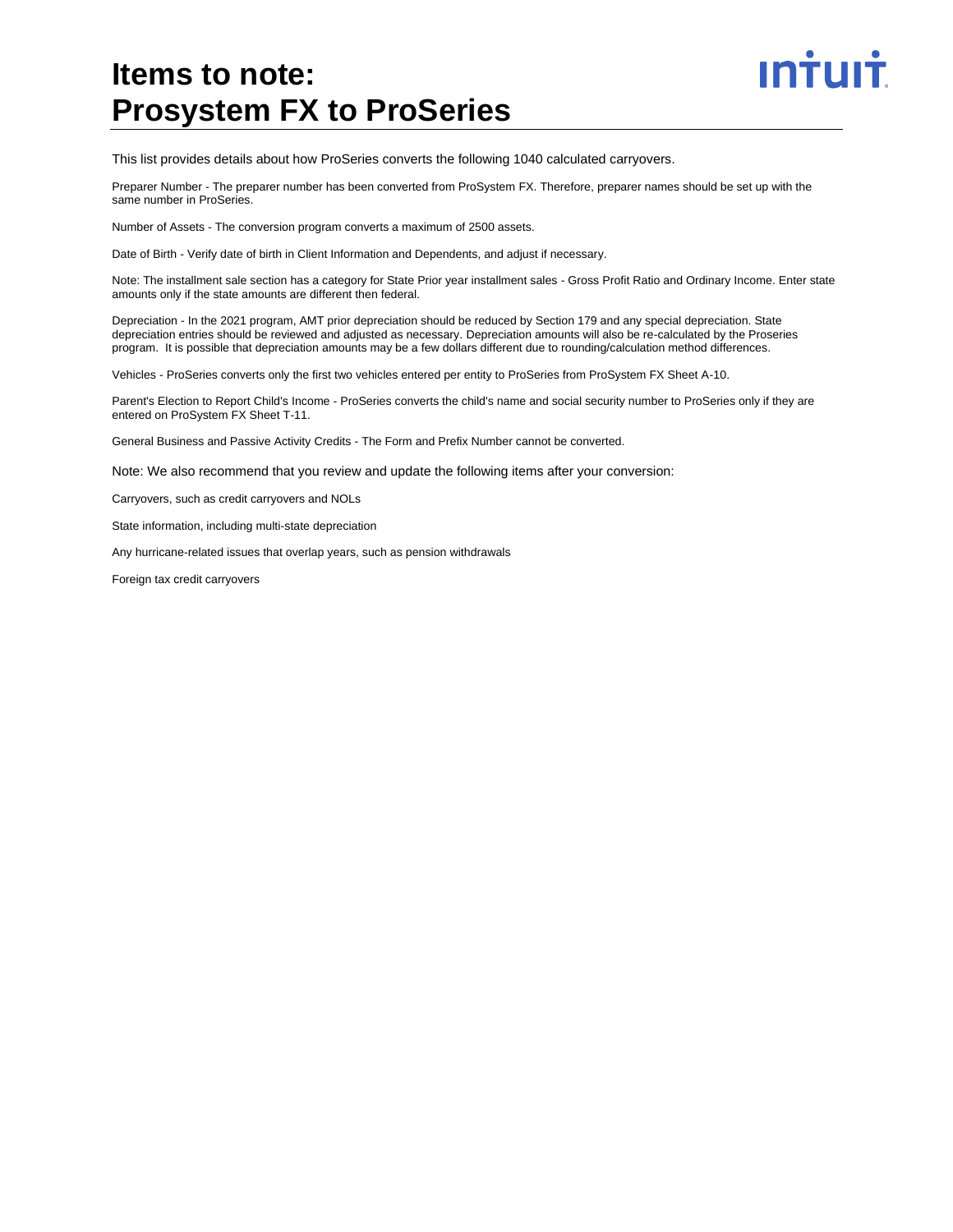#### **Client Information**

Filing Status MFS and Lived with Spouse Taxpayer Information Dependency Status Taxpayer & Spouse Blind designation Spouse Information In Care Of Address Home, Work, Mobile phones – Taxpayer & Spouse Fax numbers – Taxpayer E-Mail address – Taxpayer & Spouse

### **Dependent Information**

Dependent Information Relationship Months lived at home Student / Disabled Type of dependent Earned Income Credit Child Tax Credit

#### **Miscellaneous Information**

Presidential Election Campaign Allow Discussion Designee's PIN, Name & Phone Number Direct Deposit of Federal Refund Electronic Payment of Balance Due Financial Institutions (up to 3): Name of Bank (memo only) Routing Transit Number Depositor Account number Type of Account

### **Refund Advantage Information**

Disbursement Method Physical Address if different Taxpayer & Spouse Identity Verification

### **Current Year Estimated Tax Payments**

Overpayment applied from prior year (federal)

#### **Next Year Estimated Tax (1040 ES)**

Apply Overpayment to Next Year Estimate Options Rounding: 1=\$1, 2=\$10, 3=\$100, 4=\$1,000

### **Penalties & Interest**

**DOES NOT CONVERT: Prior year Adjusted Gross Income Prior year Tax Liability (-1 if none)**

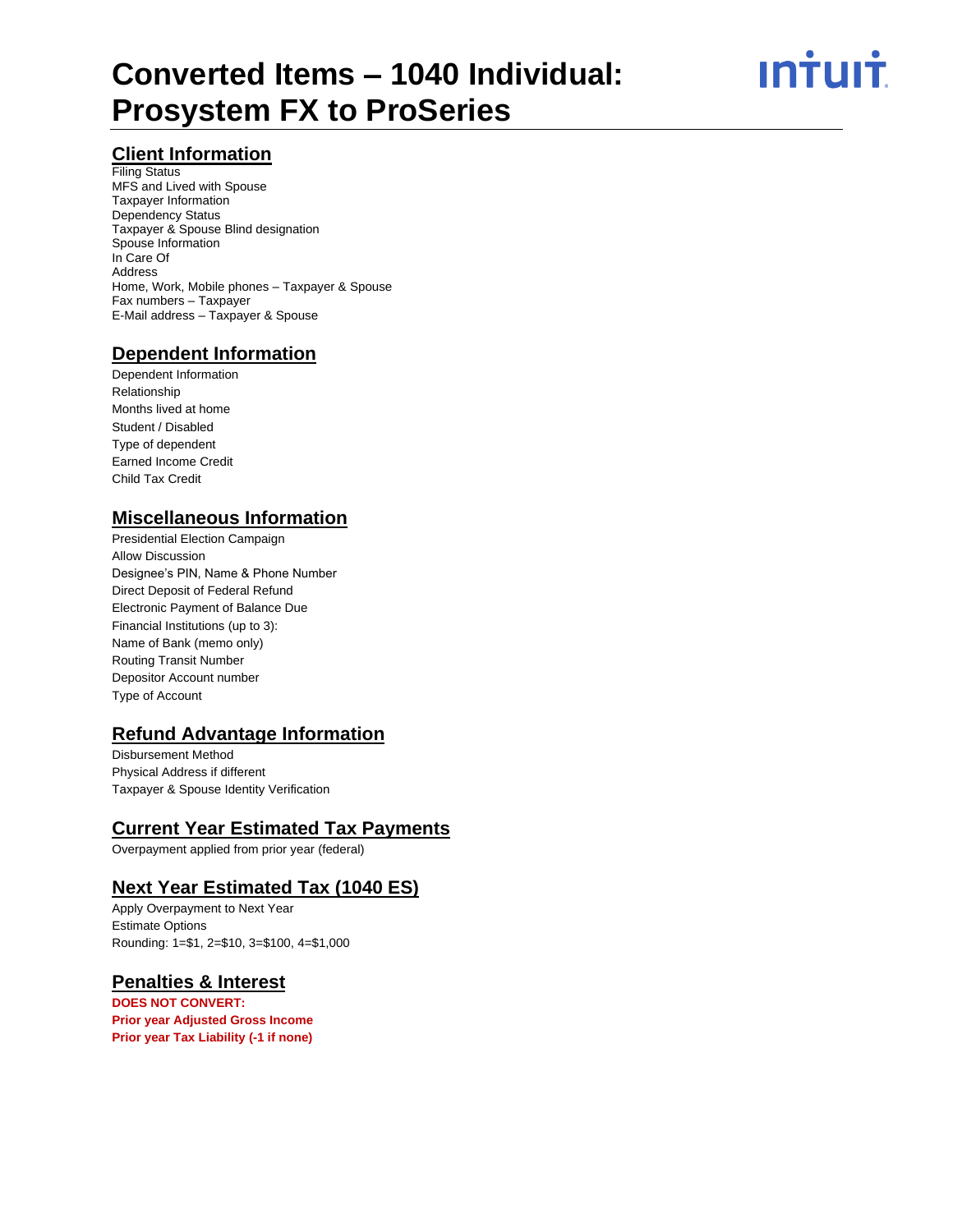ın<del>i</del>uı<del>i</del>

#### **Wages, Salaries, Tips**

#### Spouse

Wages, Salaries, Tips and Other Compensation Federal Income Tax Withheld Social Security Tax Withheld Medicare Tax Withheld Box 12 Codes Statutory Employee Retirement Plan State Income Tax withheld Local Income Tax withheld Control Number Employer – Name, ID, and Address Employee – Name, ID and Address (if different) Primary State Name, ID and Locality Name

#### **Interest Income**

Name of Payer Seller Financed Mortgage – SSN, Address, & Amount Interest income – Banks, Savings & Loans, etc. Interest income – Seller Financed Mortgage

#### **Dividend Income**

Name of Payer Ordinary & Qualified Dividends Total Capital Gain Distributions

#### **Pensions, IRA Distributions**

Payer Information – Name, Address & Federal ID Spouse Gross Distribution (2a) Taxable Amount Taxable amount not determined Total Distributions (4) Federal Income Tax withheld (5) Employee contributions / Designated Roth Contributions or Insurance premiums (6) Net Unrealized Appreciation in Securities (7) Distribution Code #1 IRA / SEP / SIMPLE (8) Other Distributions & Other Distribution Percentage (9a) Total Employee Contributions & Total Distribution Percentage State Tax withheld State Name and ID number Name of Locality Indirect Rollovers – To other than a Roth IRA Simplified method information Recipient Information IRA's – 2014 Repayments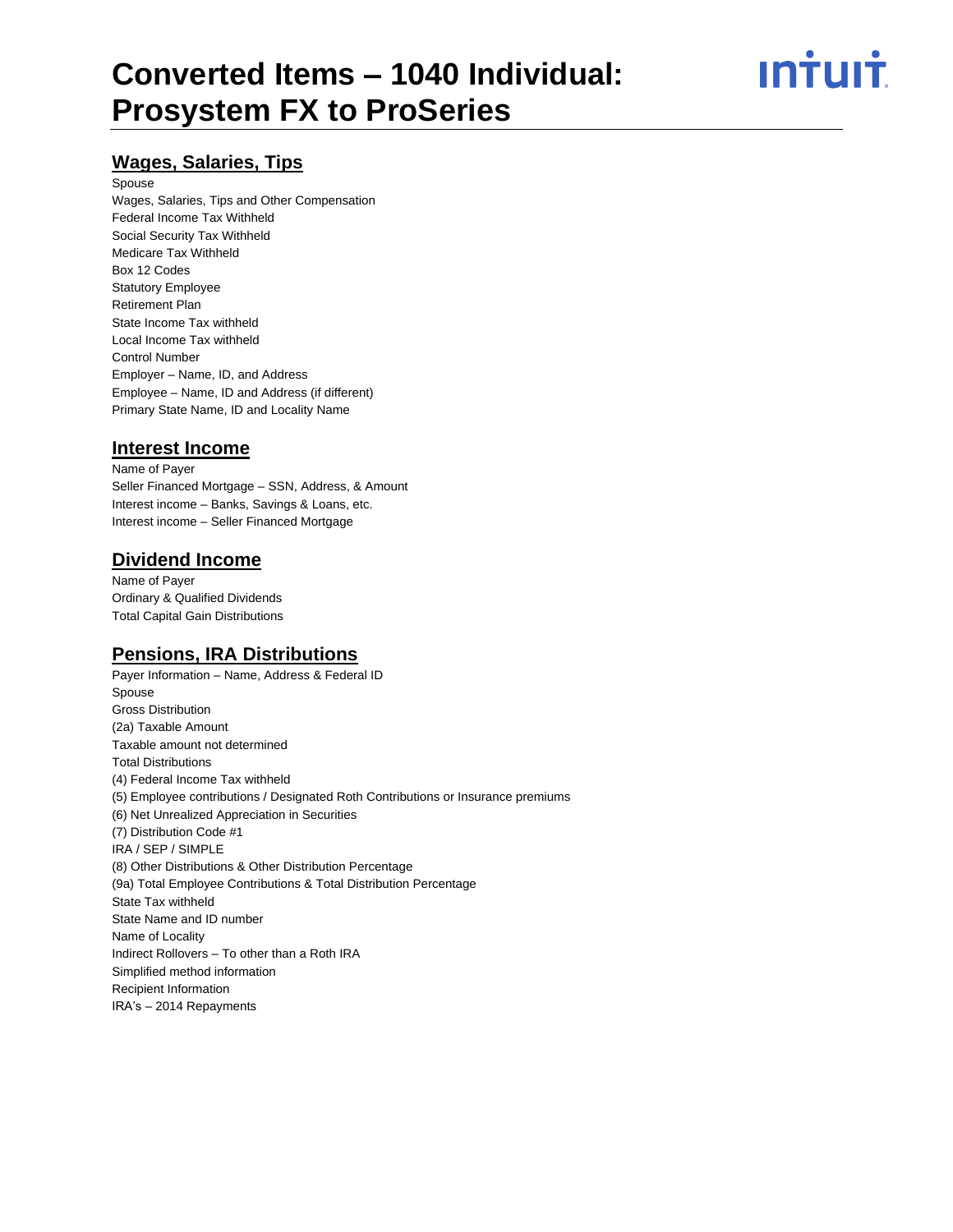# ın†uı†

# **Gambling Winnings W-2G**

Spouse Payer Information Payee Information (1) Gross Winnings (13) State Name Payer State ID number

## **Miscellaneous Income**

Social Security Benefits (SSA-1099 box 5) Medicare Premiums Paid (SSA-1099 Itemized Deduction) Tier 1 Railroad Retirement Benefits (RRB-1099 box 5) Alimony Received Taxable Scholarships and Fellowships Jury Duty Pay Household Employee Income not on W-2 Income Subject to SE Tax

# **Unemployment Compensation/State Refunds**

1=Spouse 2=Allocate (state refunds only) Total Received Current Year Overpayment repaid Payer Information Recipient Information

# **Education Distributions**

Name of Payer Spouse (1) Gross Distributions (2) Earnings (3) Basis (5) 1=Private 529 program 2=State 529 program 3=Coverdell ESA Current Year Contributions to this ESA Value of this account at Current Year End Administering State (QTPs only)

# **DOES NOT CONVERT: Net Operating Loss Deduction**

**Year of Loss (e.g. 2008) Initial Loss – Regular and AMT Carryover available in from prior year – Regular and AMT**

# **Business Income (Schedule C)**

Principal Business or Profession Principal Business Code Business Name and Address (if different) Employer ID Number Accounting Method Inventory Method 1=Spouse 2=Joint (blank for Taxpayer) Not subject to SE Tax Did not "Materially Participate" Gross Receipts or Sales Returns and Allowances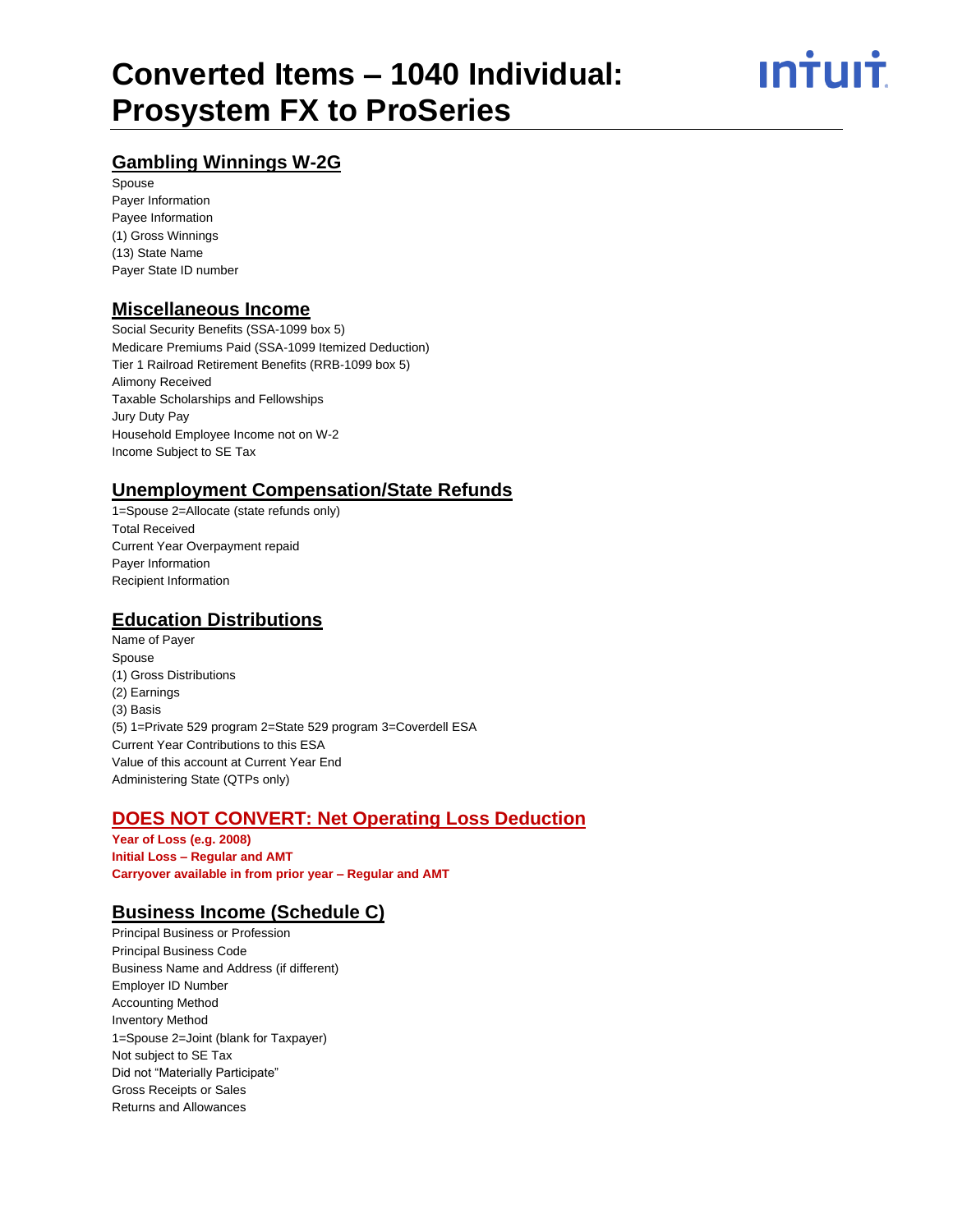ın<del>i</del>uı<del>i</del>

### **Business Income (Schedule C) (continued)**

Other Income Inventory at Beginning of Year Purchases Cost of Labor Materials and Supplies Other Costs Inventory at End of Year Advertising Car and Truck Expenses Commissions Contract Labor Employee Benefit Programs Insurance (other than Health) Mortgage Interest (1098) Other Interest Legal and Professional Office Expense Pension & Profit Sharing Plans – Contributions Rent or Lease – Vehicles, Machinery, Equipment Rental Other Rental Repairs **Supplies** Real Estate Taxes Payroll Taxes Sales Tax included in Gross Receipts Other Taxes **Travel** Meals and Entertainment in Full DOT Meals in Full **Utilities** Total Wages Other Expenses **DOES NOT CONVERT: Prior Unallowed Loss – Operating (Regular & AMT)**

### **DOES NOT COVERT: Disposition (Schedule D, 4797, Etc.)**

*Installment sales Short and Long-term capital loss carryover (Regular Tax) Net Section 1231 Losses (5 Preceding Years Regular/AMT)*

#### **Rental & Royalty Income (Schedule E)**

Kind, Type and Location of Property Fair Rental Days Qualified Joint Venture Percentage of Ownership Percentage of Tenant Occupancy Disposition of Activity 1=Spouse 2=Joint 1=NonPassive Activity 2=Passive Royalty Real Estate Professional Rents or Royalties received Advertising Auto and Travel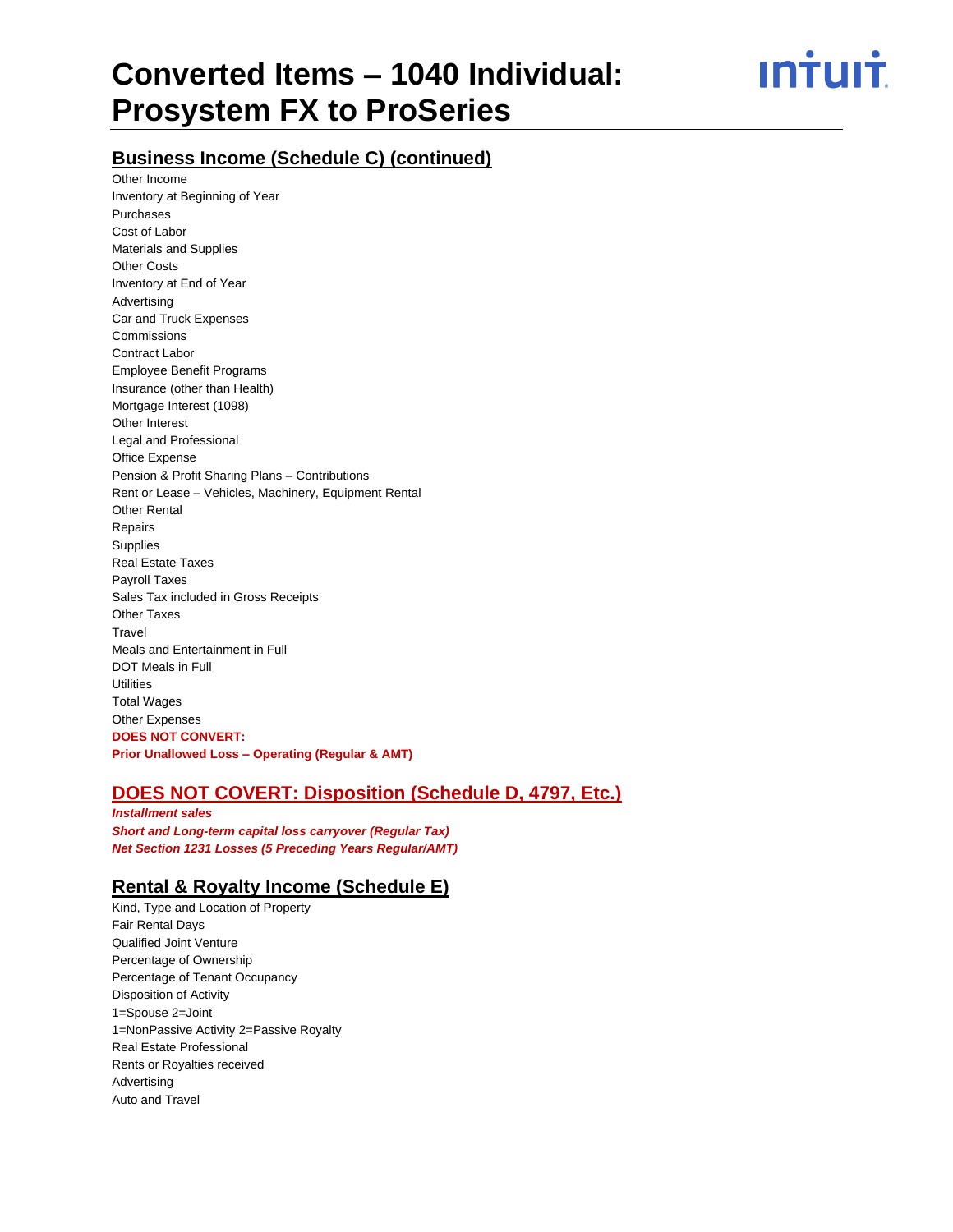ın†uı†

## **Rental & Royalty Income (Schedule E) (continued)**

Cleaning and Maintenance Commissions Insurance Legal and Professional Management fees Mortgage Interest (1098) Other Interest Repairs **Supplies** Real Estate Taxes Other Taxes **Utilities** Other Expenses Number of Days Personal Use **DOES NOT CONVERT: Prior Unallowed Passive Loss – Operating (Regular & AMT)**

#### **Farm Income (Schedule F / Form 4835)**

Principal Product

Employer ID Number Agricultural Activity Code Accounting method 1=Spouse 2=Joint Farm Rental (4835) Did not "Materially Participate" (Sch F only) Did not "Actively Participate" (4835 only) Cost or Basis of Livestock and other Resale items Beginning Inventory of Livestock, etc. Cost of Livestock, etc. purchased Ending Inventory of Livestock, etc. Total Conservation Reserve Program payments Income from Production Total & Taxable Cooperative distributions Total & Taxable Agricultural Program payments Commodity Credit Loans reported under election Total & Taxable Commodity Credit Loans forfeited or repaid Total & Taxable Crop Insurance Proceeds received in 2014 Taxable Crop Insurance Proceeds deferred from 2012 Other Income Car and Truck expenses Chemicals Current Year Conservation expenses Custom Hire (machine work) Employee Benefit Program Feed purchased Fertilizers and Lime Freight and Trucking **Gasoline** Insurance Mortgage Interest (1098) Other Interest Labor Hired Pension and Profit Sharing plans Vehicle Rent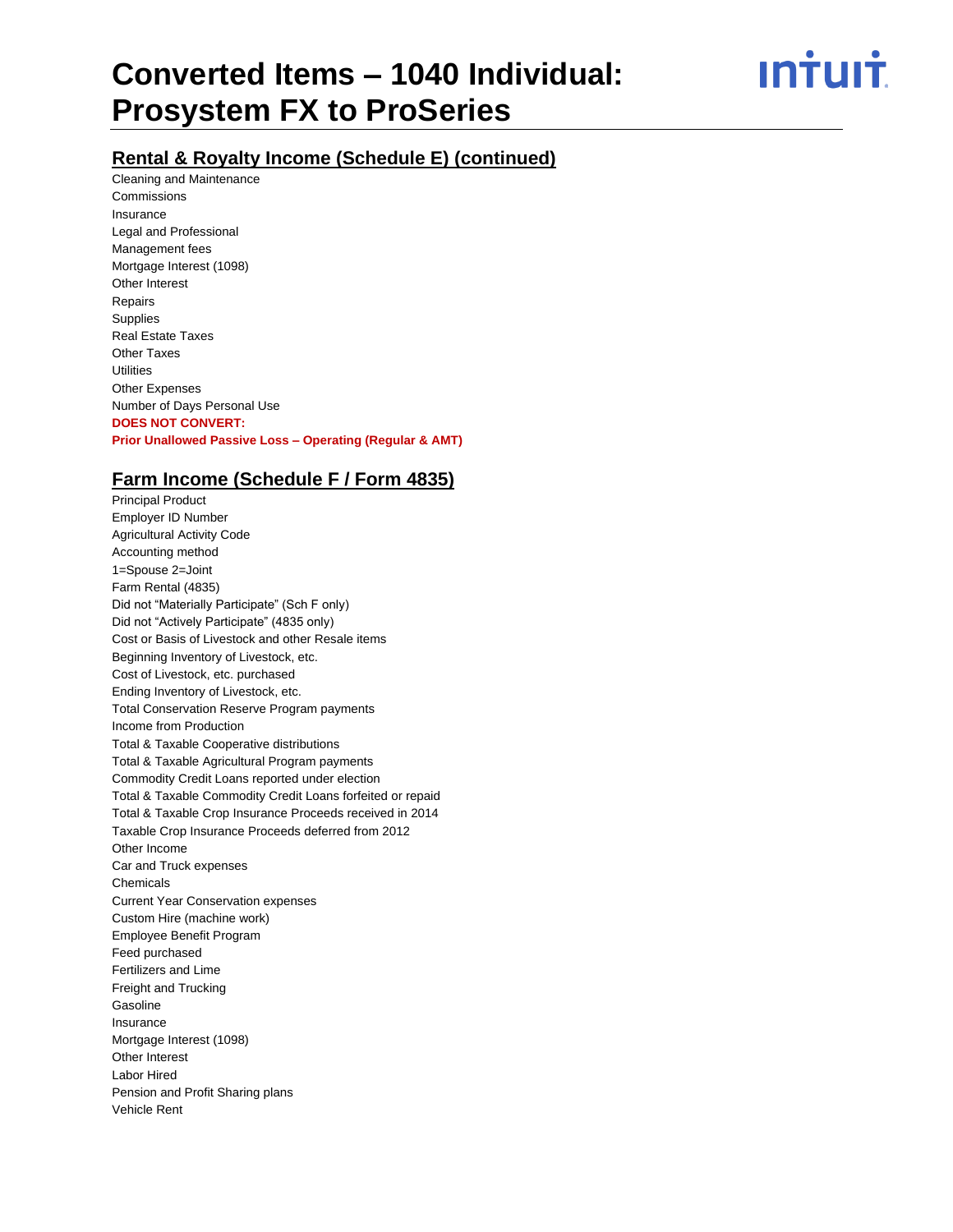ın†uı†

# **Farm Income (Schedule F / Form 4835) (continued)**

Other Rent (land, animals, etc.) Repairs and Maintenance Seeds and Plants purchased Storage and Warehousing Supplies purchased Taxes **Utilities** Veterinary, Breeding and Medicine Other Expenses **DOES NOT CONVERT: Prior Unallowed Passive Loss – Operating (Regular & AMT)**

#### **Partnership Information**

Name of Partnership Employer ID number 1=Spouse 2=Joint Publicly Traded Partnership Not a Passive Activity Actively Participated in Real Estate Real Estate Professional **DOES NOT CONVERT: Carryovers**

#### **S Corporation Information**

Name of S Corporation Employer Identification 1=Spouse 2=Joint Not a Passive Activity Actively Participated in Real Estate Real Estate Professional **DOES NOT CONVERT: Carryovers**

### **Estate and Trust Information**

Name of Estate or Trust Employer Identification number 1=Spouse 2=Joint Not a Passive Activity Actively Participated in Real Estate Real Estate Professional **DOES NOT CONVERT: Carryovers**

#### **Depreciation (4562)**

Description of Property Form **Category** Date Placed in Service Gulf Opportunity Zone Asset: 1=Yes, 2=No Cost or Basis Current Section 179 Expense - Current Year Method Life or Class Life 1=Half-Year, 2=Mid-Quarter Amortization code section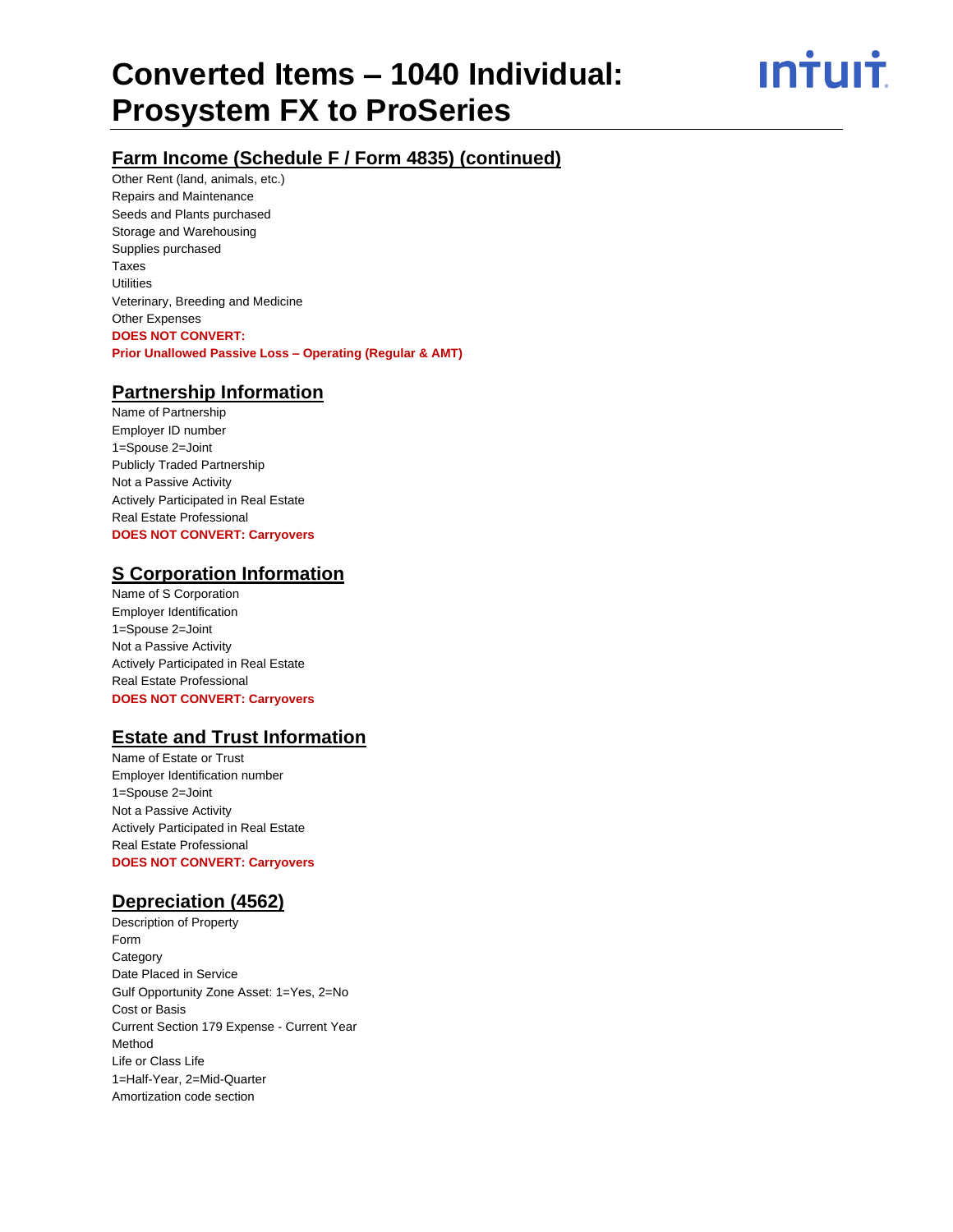ın<del>i</del>uı<del>i</del>

Section 179 expense: 1=not qualifying property, 2=qualifying personal property

#### **Depreciation (4562) (continued)**

Current Depreciation / Amortization (-1 if None) Prior Depreciation / Amortization Prior Section 179 Expense Salvage Value Basis Reduction (ITC, Etc.) AMT Depreciation - Basis AMT Depreciation - Class Life (Post-1986) AMT Depreciation - Current Depreciation (-1 if None) AMT Depreciation - Prior Depreciation (MACRS Only) Book Depreciation - Cost or Basis Book Depreciation - Method Book Depreciation - Life or Class Life Book Depreciation - Current Depreciation (-1 if None) Book Depreciation - Prior Depreciation Book Depreciation - Salvage Value State Depreciation - Cost or Basis State Depreciation – Current Section 179 Expense State Depreciation - Method State Depreciation - Life or Class Life State Depreciation - Current Depreciation / Amortization (-1 if None) State Depreciation - Prior Depreciation / Amortization State Depreciation - Prior Section 179 Expense State Depreciation - Salvage Value Percentage of Business Use (.xxxx) 1=Delete This Year, 2=Delete Next Year Alternative Depreciation System (ADS) 150% DB Instead of 200% DB (MACRS Only) 1=IRS Tables, 2=DB/SL Formula (MACRS) Qualified enterprise zone property Qualified Indian Reservation Property Qualified disaster assistance property Listed Property No Evidence to Support Business Use Claimed No Written Evidence to Support Business Use Claimed 1=Increase Deduction Limits for Electric Vehicle, 2=No Limits Vehicle Available for Off-Duty Personal Use No Other Vehicle is Available for Personal Use Vehicle is Used Primarily by a More than 5% Owner Provide Vehicles for Employee Use Prohibit Employee Personal Use of Vehicles Prohibit Employee Personal Use, Except Commuting Treat All Use of Vehicles as Personal Use Provide More than Five Vehicles and Retain Information Meet Qualified Automobile Demonstration Requirements Total Mileage Business Mileage Commuting Mileage Parking fees and tolls (business portion only) Gasoline, lube, oil Repairs **Tires** Insurance Miscellaneous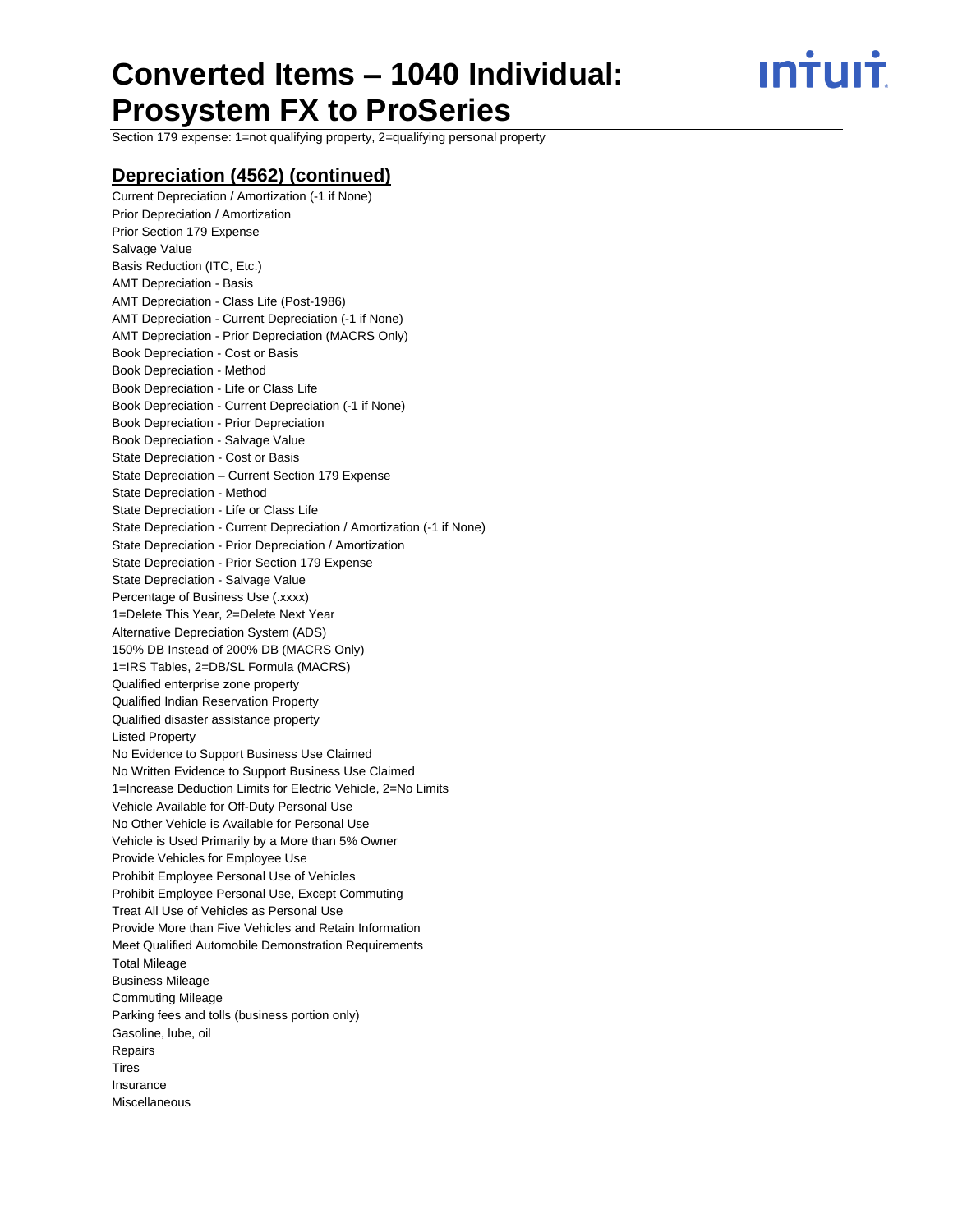ın<del>i</del>uı<del>i</del>

Auto license (other than personal property taxes)

#### **Depreciation (4562) (continued)**

Personal property taxes (based on car's value) Interest (car loan) (for Schedule C, E, & F) Vehicle rent or lease payments Inclusion amount Date Sold or Disposed of (m/d/y or -m/d/y)

#### **Adjustments to Income**

IRA Contributions 1=Covered by Employer Plan 2=Not Covered IRA Basis for 2014 and Earlier Years Basis in IRA as of 12/31/13 Roth IRA Contributions Basis in Roth IRA Contributions as of 12/31/13 Basis in Roth IRA Conversions as of 12/31/13 Total Qualified Student Loan interest Alimony – Recipient's Info & Amount Paid Jury Duty pay given to Employer Expense from Rental of Personal Property Other Adjustments

### **Itemized Deductions**

Prescription Medicines and Drugs Doctors, Dentists and Nurses Insurance Premiums not entered elsewhere (excluding Long-Term Care) Long-Term Care Premiums not entered elsewhere Medical Miles driven Taxes on Principal Residence Personal Property Taxes (including value based Auto Fees) Other Taxes Home Mortgage Interest and Point on 1098 Home Mortgage Interest not on 1098 – Payee information & Amount Paid Points not on 1098 Investment Interest Cash Contributions (50% and 30%) Noncash Contributions (50% & 30%) Union and Professional dues Unreimbursed Employee Expenses Investment Expense Tax Preparation Fees – Amount Paid Safe Deposit Box rental Other Miscellaneous Deductions (2%) Gambling Losses to Extent of Winnings **DOES NOT CONVERT: Carryovers**

#### **Noncash Contributions (8283)**

Donee Information – Name & Address Description of Property (other than vehicle) Date of Contribution Date Acquired & How Acquired Donor Cost or Basis Fair Market Value & Method used to Determine FMV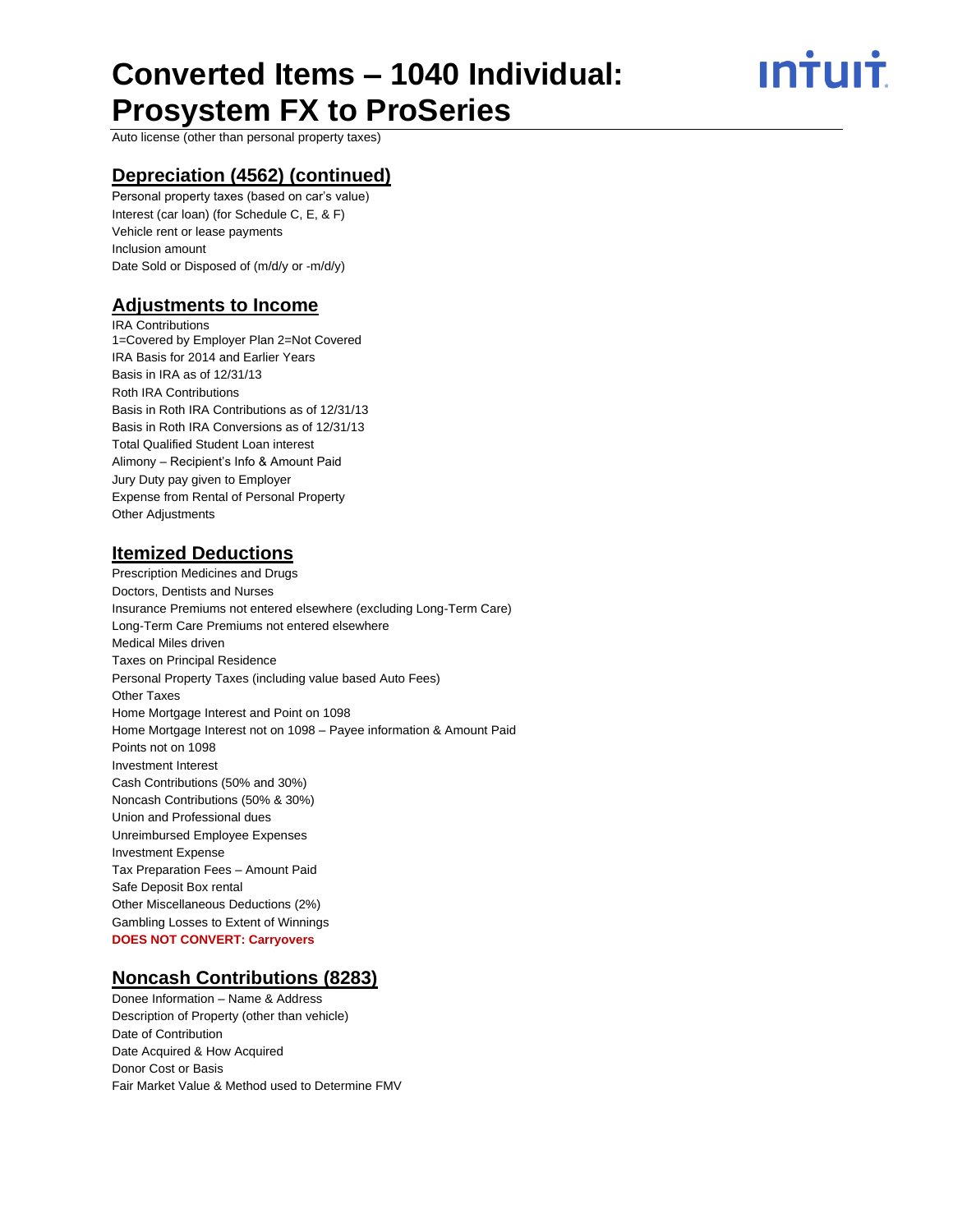ın†uı†

#### **Business Use of Home**

Form or Schedule Business Use Area and Total Area of Home Total Hours Facility Used and Total Hours Available Indirect / Direct Expenses – Mortgage Interest Indirect / Direct Expenses – Real Estate Taxes Indirect / Direct Expenses – Casualty Losses Indirect / Direct Expenses – Insurance Indirect / Direct Expenses – Rent Indirect / Direct Expenses – Repairs and Maintenance Indirect / Direct Expenses – Utilities Indirect / Direct Expenses – Excess Mortgage interest Other Indirect Expenses Other Direct Expenses **DOES NOT CONVERT: Carryovers**

## **Vehicle / Employee Business Expense (2106)**

Occupation, if Different Spouse (Form 2106) 1=Performing Artist, 2=Handicapped, 3=Fee-Based Government Official Meal and Entertainment Expenses in Full Reimbursements not included on W-2 Box 1 (meals & entertainment) Department of Transportation (80% meal allowance) Local Transportation Travel Expenses while away from home Overnight Other Business Expenses

# **Foreign Income Exclusion (2555)**

Spouse Foreign Address of Taxpayer Employer's Name, Type, US Address or Foreign Address Enter Last Year (after 1981) 2555 or 2555-EZ was Filed Country of Citizenship Tax home(s) during tax year & Date Established Travel Information Beginning & Ending Date for Bona Fide Resident Ending Date for bona Fide Resident Living Quarters in Foreign Country Relationship of Family Member(s) living Abroad with Taxpayer Period family lived abroad Sub. Statement to Country of bona Fide Resident Required to pay income tax to Country of Resident Type of Visa you entered Foreign Country under Address of Home in US maintained while living abroad US Home Rented, Name of Occupant & Relationship (if applicable) Physical Presence Test Beginning and Ending Date Principal Country of Employment Moving Expenses 2011 Foreign Income Exclusion Moving Expenses 2011 Foreign Earned Income Other Allocable deductions **FOREIGN COMPENSATION SECTION: Spouse** Employer Information Home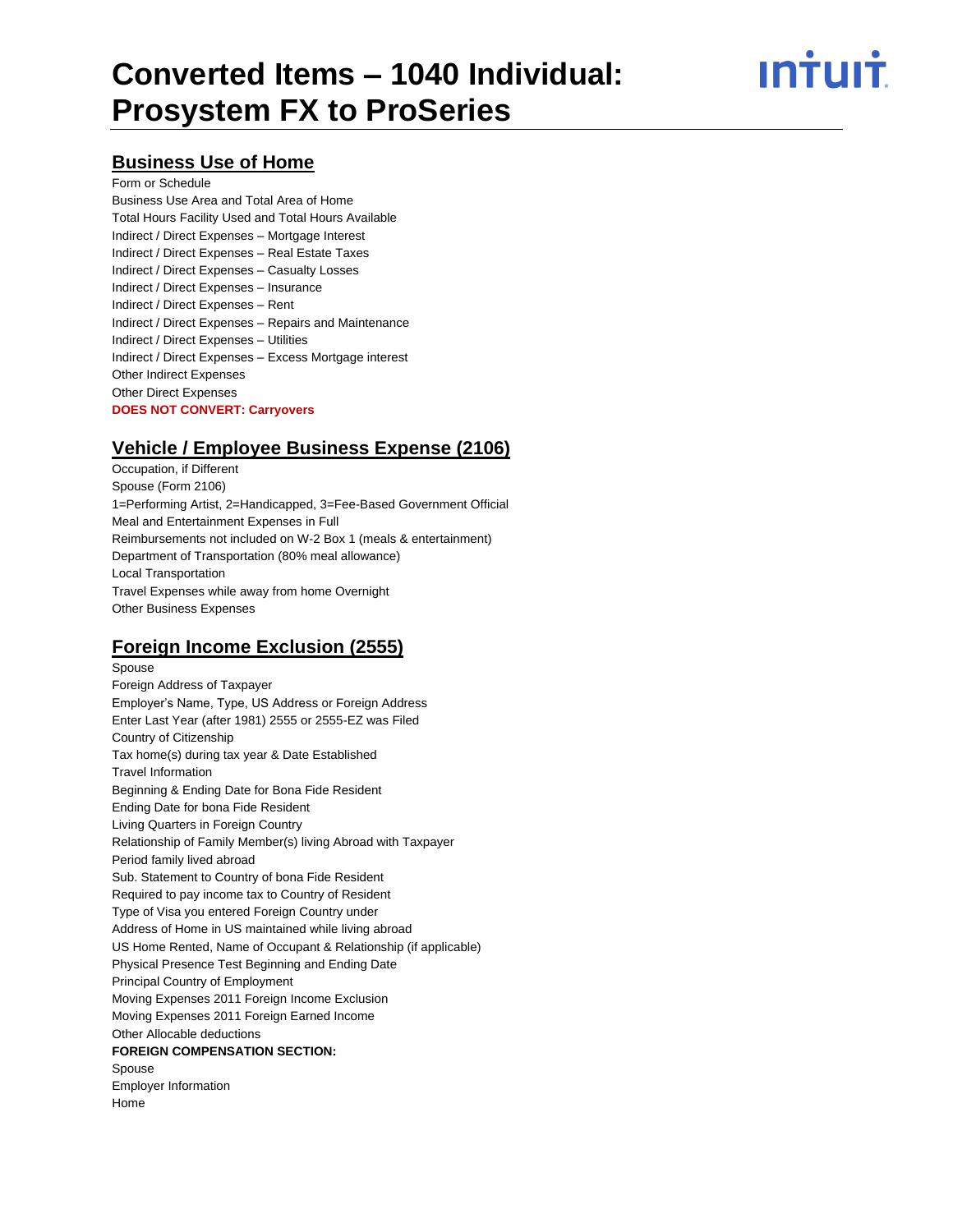INŤIJIŤ

# **Foreign Income Exclusion (2555) (continued)**

Meals Car Other Properties or Facilities Cost of Living and Overseas Differential Family Education Home Leave **Quarters** Other Purposes Excludable Meals and Lodging under Sec.119 Other Foreign Earned Income Employee Address

### **Child and Dependent Care Expenses (2441)**

Persons and Expenses Qualifying for Dependent Care Credit Persons or Organizations Providing Dependent Care

### **General Business & Vehicle Credit**

Form and Activity Name Credit Type – Regular & Passive **DOES NOT CONVERT: Carryovers**

### **Foreign Tax Credit (1116)**

Resident of (Country name) Name of Foreign Country Category of Income **DOES NOT CONVERT: Carryovers**

### **Qualified Adoption Expenses (8839)**

Name, Identification Number, & Date of Birth Born before 1995 and was Disabled Special Needs Child

# **EIC, Residential Energy, Other Credits**

Mortgage Interest Credit (8396) – Address & Certificate Credit rate Taxable Income Exclusion Items Sch D Tax worksheet Tax less Foreign Tax Credit Alternative Minimum Tax First Time Homebuyer Credit - Date Acquired **DOES NOT CONVERT: Carryovers**

### **Household Employment Taxes**

Employer Identification number Paid cash wages Withheld Federal Income Tax for Household employee Total Cash Wages subject to Social Security taxes Total Cash Wages subject to Medicare taxes Federal Income Tax withheld Paid Total Cash Wages of \$1,000 or more in any Quarter of 2 preceding years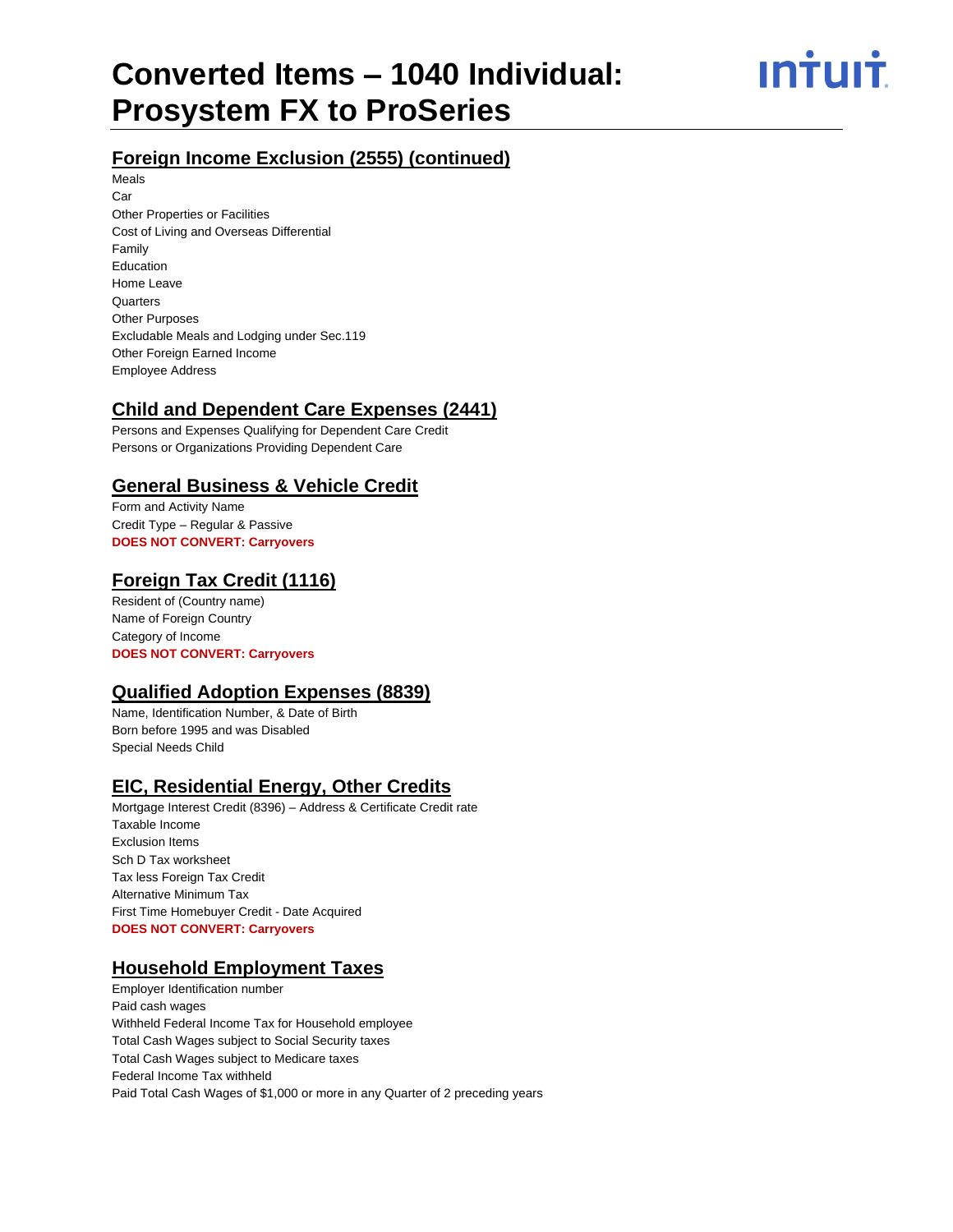<u>**Intuit**</u>

# **Tax for Children Under 18 (8615)**

Tax for Children under 18 – Parent Name and SSN All other Children under 18 – Child Name

#### **Parent's Election to Report Child's Income (8814)**

Child's Name, SSN and Date of Birth Interest Income Interest Income nontaxable to State (US bonds, Tbills) TaxExempt interest – Total Municipal Bonds & In-State Municipal Bonds Adjustments – Nominee, Accrued Int, OID, ABP Total Ordinary & Qualified Dividends Total Capital Gain Distributions 28% Rate Gain Unrecaptured Section 1250 Gain Section 1202 Gain Alaska Permanent Fund Dividends included above

# **Self-Employment Tax (Schedule SE)**

Exempt and Filed Form 4029

### **DOES NOT CONVERT: Two Year Comparison**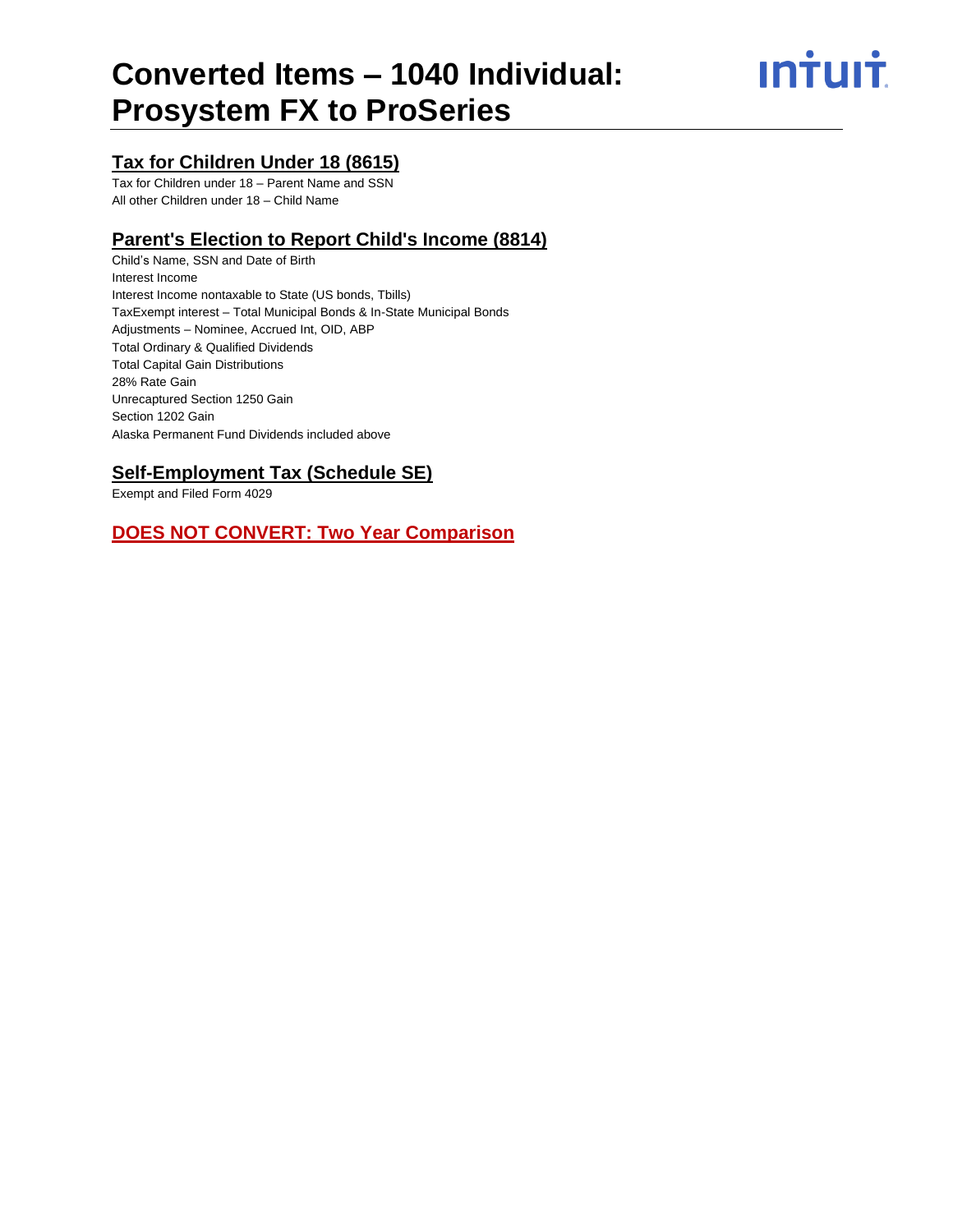### **Client Information**

Partnership Information Fiscal Year End Date Business Began Business Code & Activity Product or Service Accounting Method Type of Entity Tax Matters Partner

### **Invoice & Letter**

**Salutation** IRS Center

#### **Miscellaneous Information**

Type of Entity Filing if "Other" If (TMP) tax matters partner is an entity, enter name of TMP representative Allow Preparer / IRS Discussion Rounding Partner Number

### **Other Information (Schedule B)**

Question 2: Was any partner a disregarded entity, PAR, trust, SCOR, EST (other than a deceased partner), nominee or similar person Question 3a: List any CORP, PAR, trust, or tax-exempt org. that owns 50% or more of the PAR at year end Question 3b: List any individual or estate that owns 50% or more of the PAR at year end Question 4a: Owned directly 20% or more, or indirectly 50% or more of the total voting power of all classes of voting stock of any foreign or domestic CORP at year end Question 4b: Own directly 20% or more, or indirectly 50% or more in the profit, loss, or capital in any PAR or in the beneficial interest of a trust Partnership level tax treatment election in effect for the current year Partnership is a Publicly Traded Partnership

Partnership Has Interest in a Foreign Bank Account Name of Foreign Country Partnership is a Grantor of a Foreign Trust Partnership is making, or has in effect, a Section 754 election Number of Partners that are Foreign Governments per Section 892

#### **Partner Information**

Partner Information Type of Entity General Partner or LLC Manager Foreign Partner

### **Partner Percentages**

Profit/Loss Sharing - End of Year Ownership of Capital -End of Year

#### **Income**

Other Income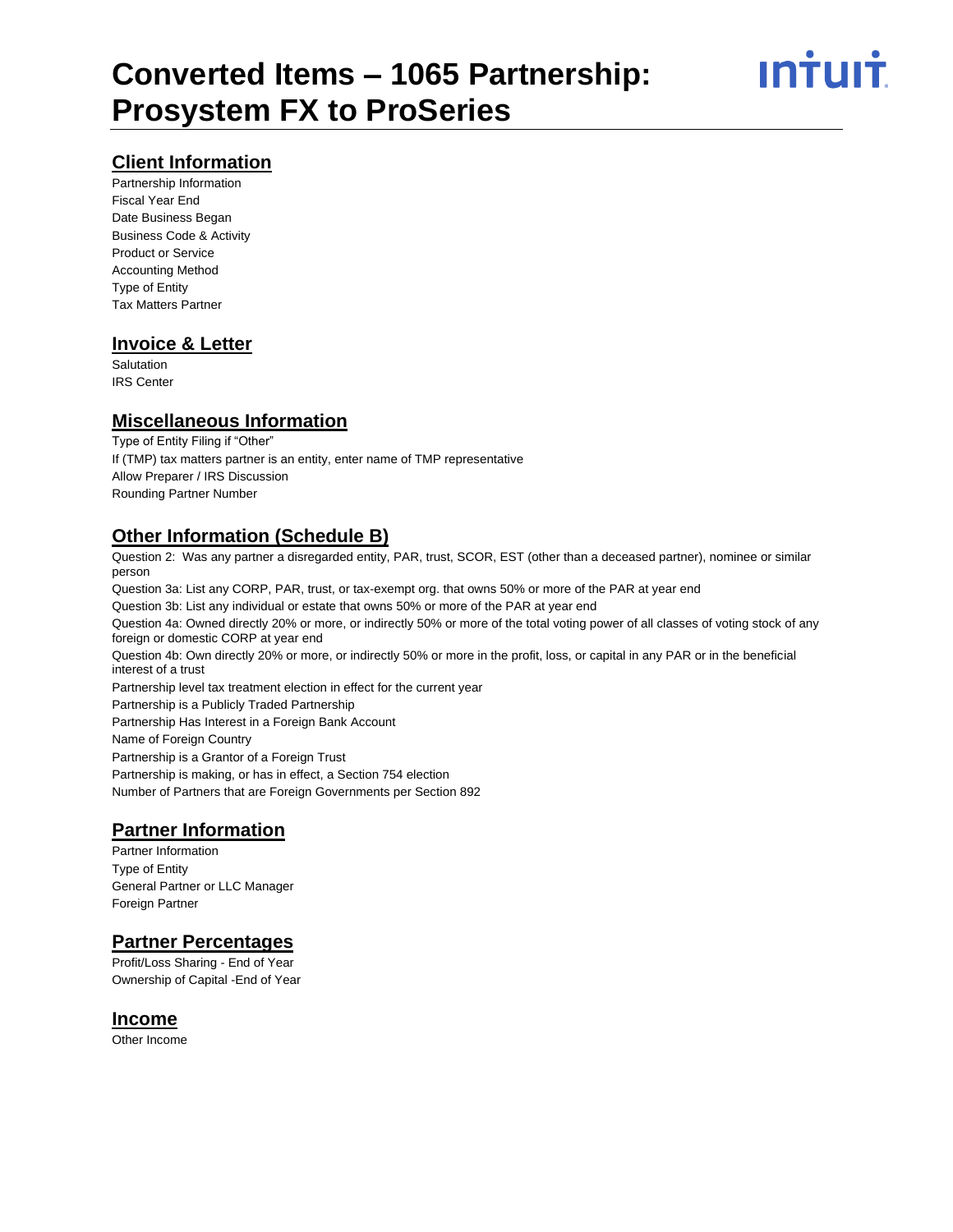ın†uı†

# **Cost of Goods Sold**

Additional Section 263A Costs Other Costs Ending Inventory Inventory Method Rules of Section 263A Apply

# **Farm Income (Schedule F / Farm Rental)**

Principal Product Agricultural Activity Code Accounting Method Did Not Materially Participate Ending Inventory of Livestock, Etc. - Accrual Method Other Income

#### **Deductions**

Other Deductions

#### **Misc./Section 179**

All Taxpayer Activities are Within the Gulf Zone Opportunity Zone

### **Depreciation (4562)**

Description of Property Form **Category** Date Placed in Service Situs of property Gulf Opportunity Zone Asset: Yes, No Regular, AMT, and Book Cost or Basis Current Section 179 Expense - Current Year Regular, AMT, and Book Method Regular, AMT, and Book Life or Class Life Half-Year, Mid-Quarter Amortization code section Regular, AMT, and Book Current Depreciation / Amortization Regular, AMT, and Book Prior Depreciation / Amortization Current Special Depreciation Allowance Prior Section 179 Expense Regular and Book Salvage Value Basis Reduction (ITC, Etc.) State Depreciation - Cost or Basis State Depreciation – Current Section 179 Expense State Depreciation - Method State Depreciation - Life or Class Life State Depreciation - Current Depreciation / Amortization State Depreciation - Prior Depreciation / Amortization State Depreciation - Prior Section 179 Expense State Depreciation - Salvage Value Percentage of Business Use Delete This Year, Delete Next Year Alternative Depreciation System (ADS) 150% DB Instead of 200% DB (MACRS Only) IRS Tables, DB/SL Formula (MACRS)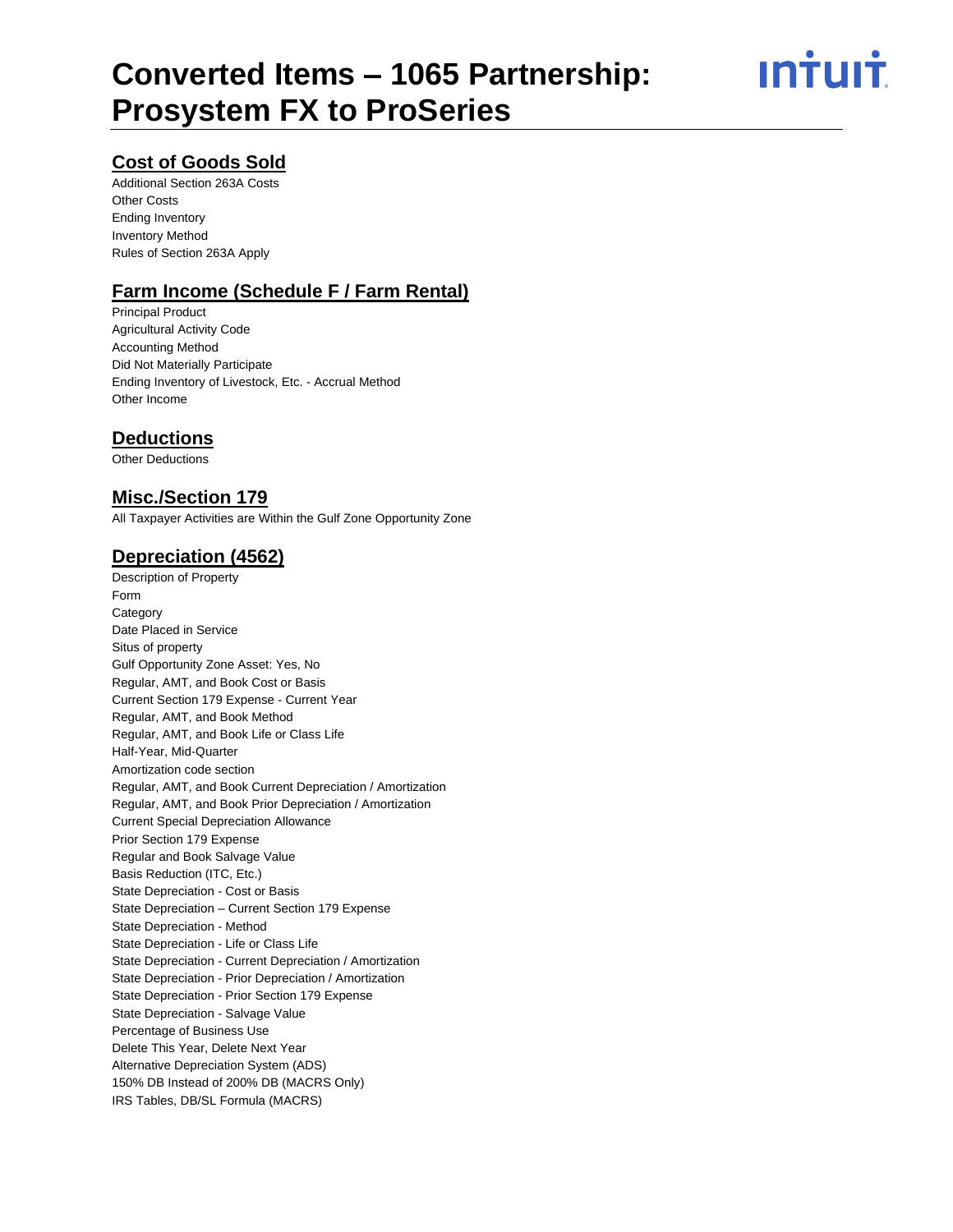# **Converted Items – 1065 Partnership: Prosystem FX to ProSeries**



## **Depreciation (4562) (continued)**

Qualified enterprise zone property, Renewal community business property, Liberty zone business property Qualified Indian Reservation Property Listed Property No Evidence to Support Business Use Claimed No Written Evidence to Support Business Use Claimed Increase Deduction Limits for Electric Vehicle, No Limits Total Mileage Business Mileage Commuting Mileage Vehicle Available for Off-Duty Personal Use No Other Vehicle is Available for Personal Use Vehicle is Used Primarily by a More than 5% Owner Provide Vehicles for Employee Use Prohibit Employee Personal Use of Vehicles Prohibit Employee Personal Use, Except Commuting Treat All Use of Vehicles as Personal Use Provide More than Five Vehicles and Retain Information Meet Qualified Automobile Demonstration Requirements Date Sold or Disposed of Apply Notice 2000-4 Provisions: Yes, No

#### **Rental Real Estate Activities (Form 8825)**

Property Information Type of property Other Expenses

#### **Low-Income Housing**

Building Identification Number Date Placed in Service Newly constructed or existing building, Section 42(e) Rehabilitation Expenditures Partnership Does Not Have Form 8609 Issued by the Housing Credit Agency Building Qualified as Part of a Low-Income Housing Project and Met Section 42 Requirements Decrease in building's qualified basis for this tax year Eligible Basis from Form 8609, Part II, Line 7b Low-Income Portion (Line 2) Credit % from Form 8609, Part I, Line 2 Maximum Housing Credit Available from Form 8609, Part I, Line 1b

# **Other Schedule K Items**

Other income (loss) Section 59(e)(2) Election Expense – Other Other deductions Rental Real Estate Credits Other Rental Credits Other Credits Foreign Country Other Foreign Transactions Other Items – regular and AMT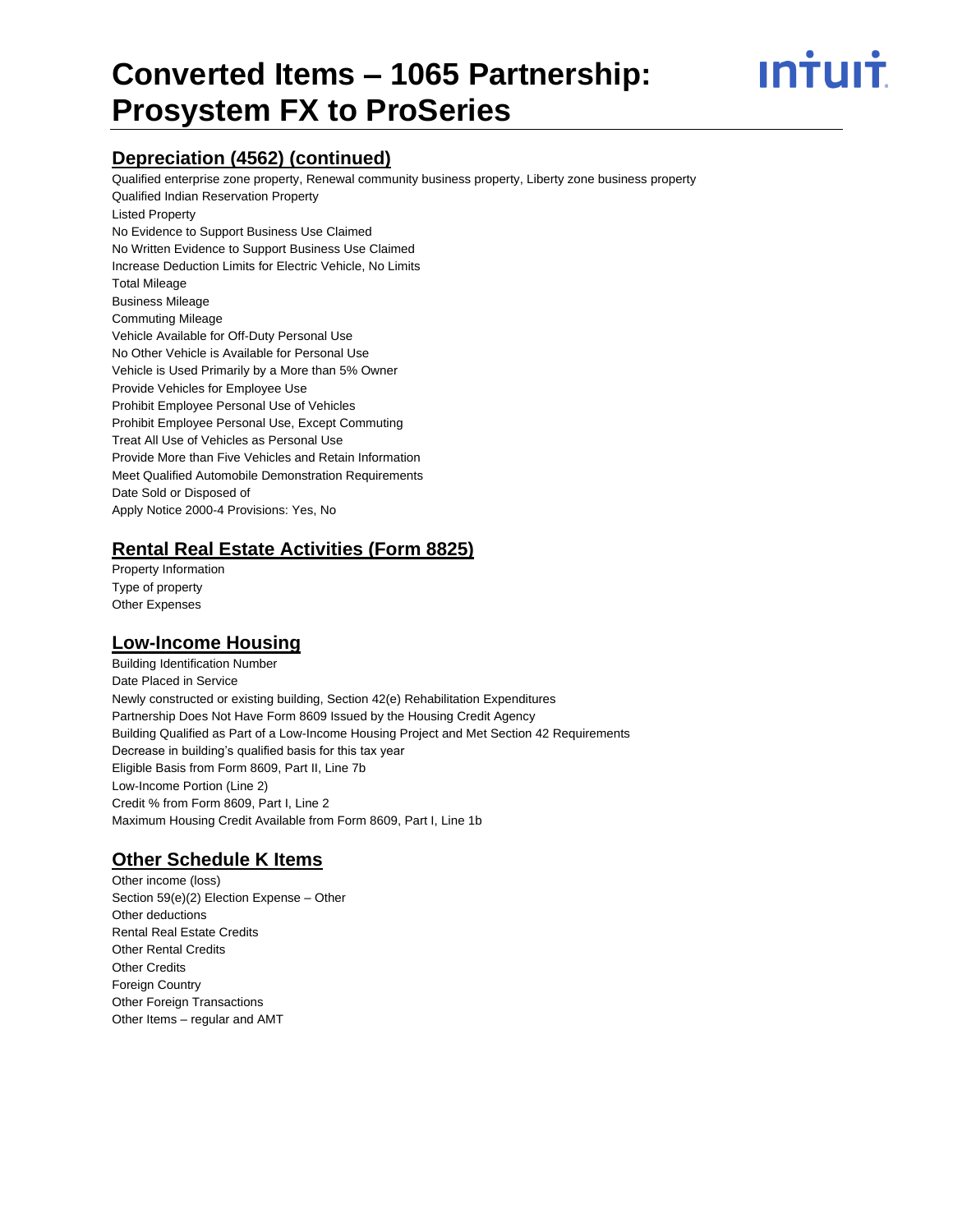# **Converted Items – 1065 Partnership: Prosystem FX to ProSeries**



### **Passthrough Entity K-1 Information**

K-1 Entity Information

#### **Balance Sheet (Assets) - Ending Amounts Only**

Cash Trade Notes and Accounts Receivable Less Allowance for Bad Debts Inventories, if Different from Screen 11 U.S. Government Obligations Tax-Exempt Securities Other Current Assets Loans to partners Mortgage and Real Estate Loans Other Investments **Does not convert: Buildings and Other Depreciable Assets Does not convert: Less Accumulated Depreciation Does not convert: Depletable Assets Does not convert: Less Accumulated Depletion** Land (Net of Any Amortization) Intangible Assets Less Accumulated Amortization Other Assets

#### **Balance Sheet (Liabilities and Capital) - Ending Amounts Only**

Accounts Payable Mortgages, Notes, Bonds, Payable - Current Year Other Current Liabilities All Nonrecourse Loans Loans from partners Mortgages, Notes, Bonds, Payable - Long-Term Other Liabilities **Does not convert: Partners' Capital Accounts**

### **Schedule M-1**

Income on Schedule K Not Reported on Books Expenses on Books Not Included on Schedule K - Other Income on Books Not Included on Schedule K - Other Deductions on Schedule K Not Charged Against Book Income – Other

### **Schedule M-2**

Other Increases/Decreases Ending Capital

### **Schedule M-3**

Schedule M-3: Force, Suppress Reportable Entity Partner#1 & #2: Identifying Number, Name, Maximum percentage owned or deemed owned Type of Income Statement Prepared If Income Statement Was Prepared – If Partnership's Income Statement Has Been Restated for Any of the 5 Preceding Income Statement Periods, Provide Explanation and Amounts of Each Item Restated Net Income (Loss) Reconciliation: Accounting standard used Net Income or Loss from Non-includible US & Foreign Entities Net Income or Loss from Other US or Foreign disregarded entities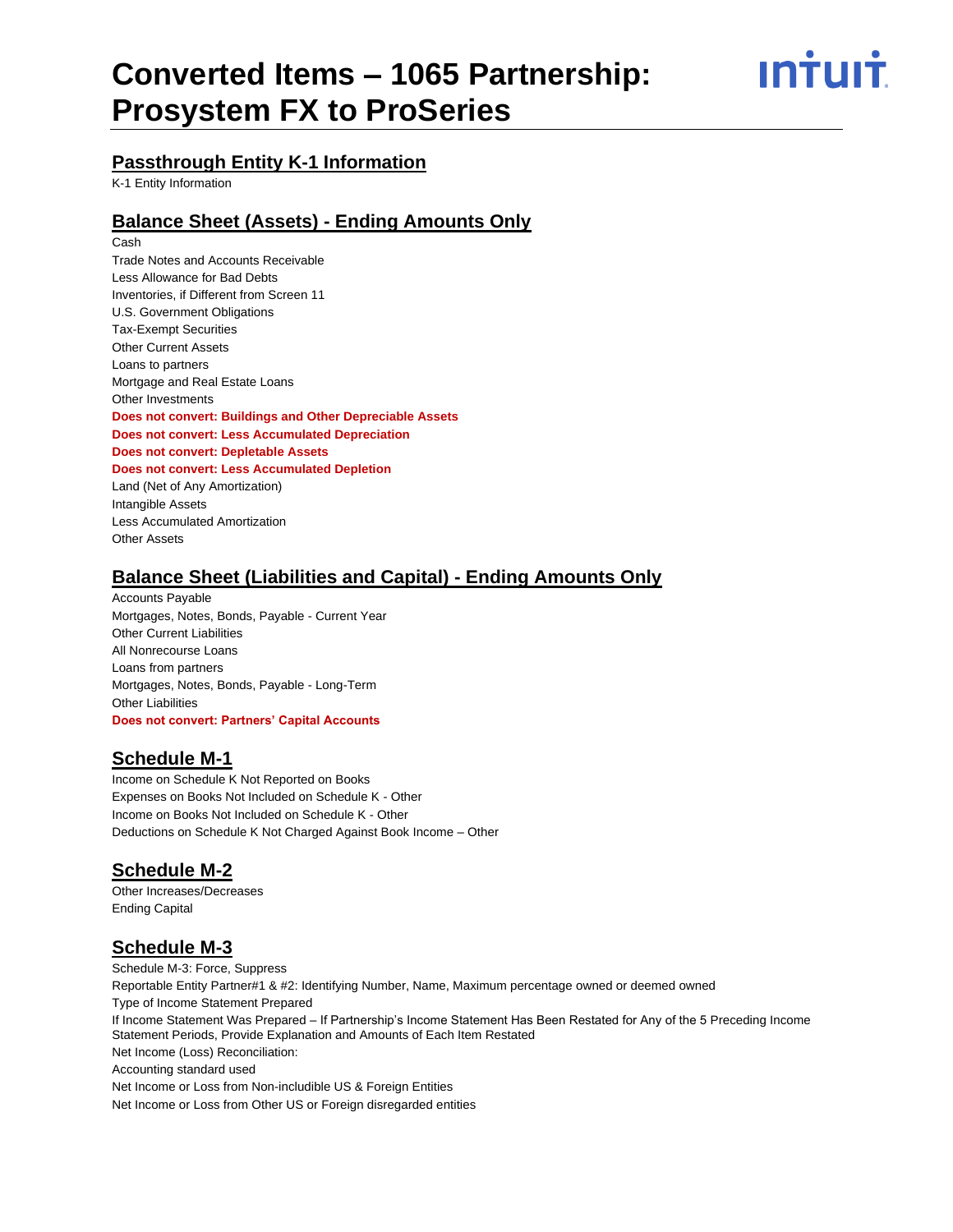# **Converted Items – 1065 Partnership: Prosystem FX to ProSeries**

**Intuit** 

# **Schedule M-3 (continued)**

Income or Loss from US Partnerships, Foreign Partnerships, & Other Pass-through entities Items Relating to Reportable Transactions: Description Worthless Stock Losses: Description Other Income/Loss Items with Differences: Description

# **Supplemental Attachment to Schedule M-3**

Cost of Goods Sold: Other Items with Differences

#### **Partner Schedule K-1 Misc. Information**

Final K-1: Yes, No

# **DOES NOT CONVERT: Two Year Comparison**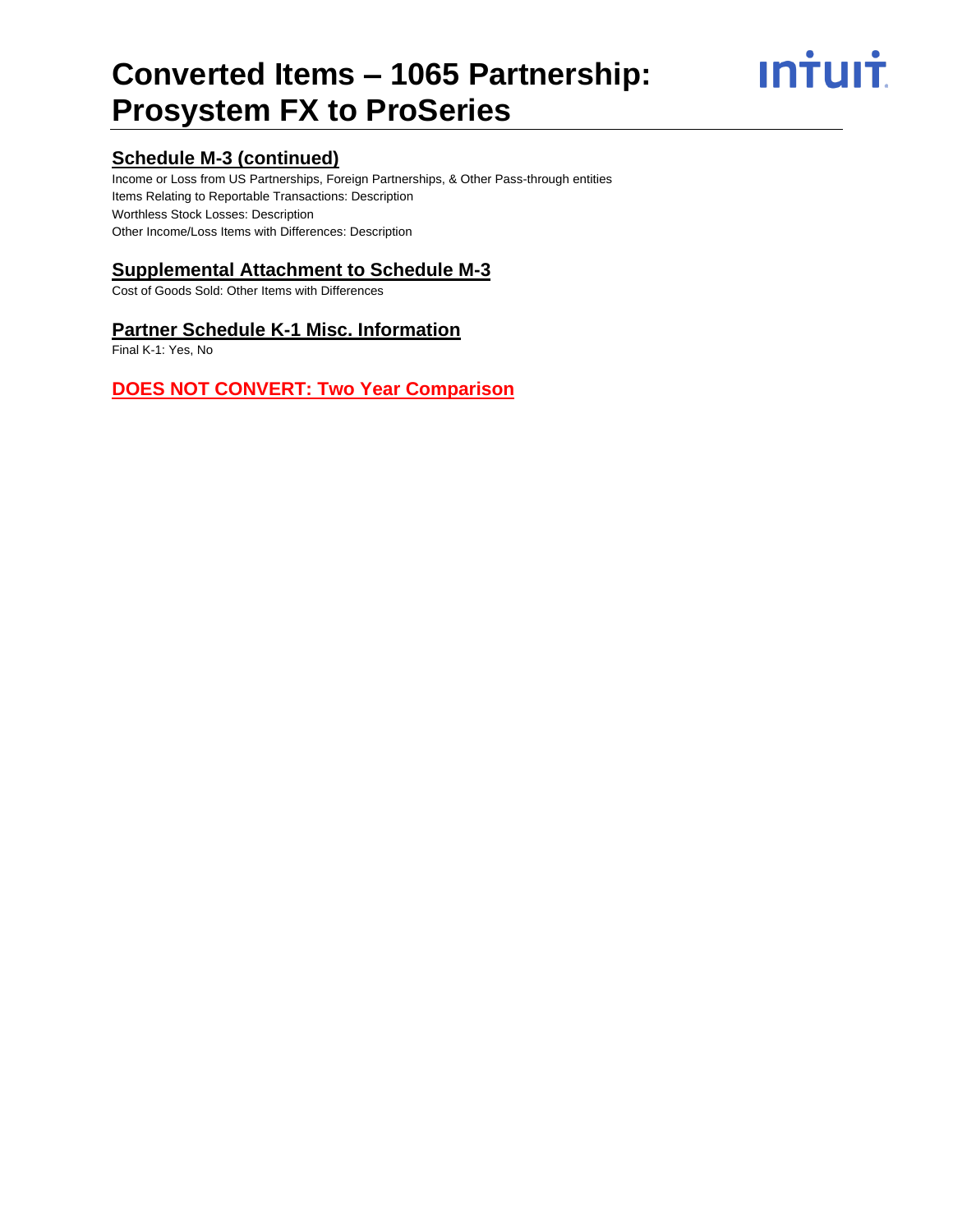# **Client Information**

Corporation Name and DBA Federal Identification Number Address Telephone & Fax Number Email Address Fiscal year End Date Incorporated Business Code & Activity Product or Service Accounting Method Number of Shareholders

# **Officer Information**

Officer Name, & SSN % Time Devoted to Business % of Common Stock Owned (xx.xx) % of Preferred Stock Owned (xx.xx)

# **Affiliations Schedule (851)**

Name, Address, & EIN Principal Business Activity Business Code Number Stock Holdings at Beg. of Year - Number of Shares Stock Holdings at Beg. of Year - Percent of Voting Power Stock Holdings at Beg. of Year - Percent of Value Stock Holdings at Beg. of Year - Owned by Corporation Number (Defaults to Parent) This Corporation Had More than One Class of Stock Outstanding; List and Describe This Member had an Agreement in Existence by which Persons that Were Not Members of the Affiliated Group Could Acquire Stock or Acquire Voting Power in the Corporation from this Corporation or Another Corporation Percentage of the Value of the Outstanding Stock that the Person(s) Could Acquire Percentage of the Value of the Outstanding Voting Stock that the Person(s) Could Acquire If The Arrangement Was Associated, etc. (item 3d) Describe The Arrangements

### **Miscellaneous / Other Information**

Title of Signing Officer Allow Preparer/IRS Discussion Qualified Personal Service Corporation Foreign Person Owns Over 25% of Corporation's Stock Percentage Owned By Foreign Person Foreign Owner's Country Corporation is a Subsidiary in Affiliated/Controlled Group Parent Name & ID Number Direct Deposit of Federal Refund Name of Bank, Routing Number, Account Number & Type of Account Print Corporation's Phone Number Excluding any PAR for which a Form 8865 is attached, did the COR own at least a 10% interest, directly or indirectly, in any other foreign PAR? If yes, enter required information concerning the foreign PAR – Name, EIN, Forms Filed, & Tax Matters Partner Schedule N - Number of Forms 8865 Attached Corporation Received Distribution from or Was Grantor to Foreign Trust

Country of Foreign Bank Account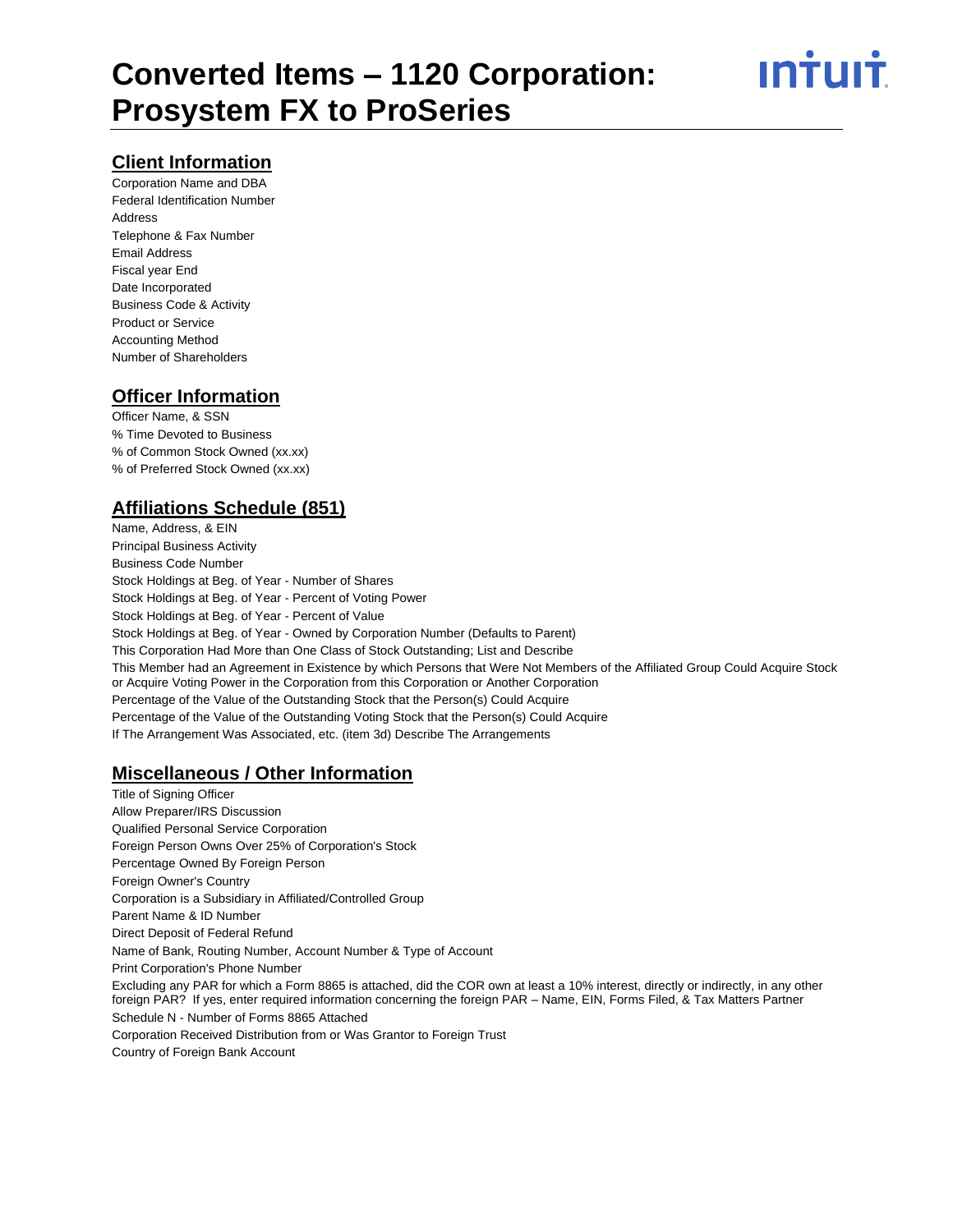ın†uı†

#### **Invoice & Letter**

IRS center Salutation [O]

#### **20% Direct or 50% Direct/Indirect Owners**

Owner type, Name, Address, & SSN/EIN Country of citizenship/organization if not US % of Common Stock Owned

#### **50% or More Owned Domestic Corporations**

Entity Type, Name and Federal ID Country of Incorporation/Organization, If not US Percentage Owned

## **Foreign Owned Corporation Info.**

Country(ies) of Filing Income Tax Return as a Resident Principal Country(ies) Where Business is Conducted Direct 25% Shareholder # 1 & #2 – Name, Address, ID, Reference ID Direct 25% Shareholder # 1 & #2- Principal Country(ies) Where Business is Conducted Direct 25% Shareholder # 1 & #2- Country of Citizenship or Incorporation Direct 25% Shareholder # 1 & #2- Country(ies) of Filing Income Tax Return as a Resident Ultimate Indirect 25% Shareholder #1 & #2- Name, Address, ID, Reference ID Ultimate Indirect 25% Shareholder #1 & #2- Principal Country(ies) where Business is Conducted Ultimate Indirect 25% Shareholder #1 & #2- Country of Citizenship or Incorporation Ultimate Indirect 25% Shareholder #1 & #2- Country(ies) of Filing Income Tax Return as a Resident Related Party Information – Name, Address, ID, Reference ID Related Party Information - Principal Business Activity & Activity Code Related Party Information - Principal Country(ies) where Business is Conducted Related Party Information - Country(ies) of Filing Income Tax Return as a Resident Type of Party: 1=Foreign Person, 2=US Person Related to Reporting Corporation Related to 25% Foreign Shareholder 25% Foreign Shareholder During the tax year, the foreign parent was a participant in any cost sharing arrangement

### **Controlled Group Apportionment Consent**

Type of controlled group Name ID Number Taxable Year Ended (m/d/y)

### **Estimated Tax**

Overpayment applied from Prior Year Installment Voucher Amount (memo): 1ST-4TH Credit to Next Year Rounding: 1=\$1, 2=\$10, 3=\$100, 4=\$1,000 Large Corporation Determination – 3 Preceding Year Taxable Income

### **Penalties and Interest**

**DOES NOT CONVERT:**  Prior Year Tax Large corporation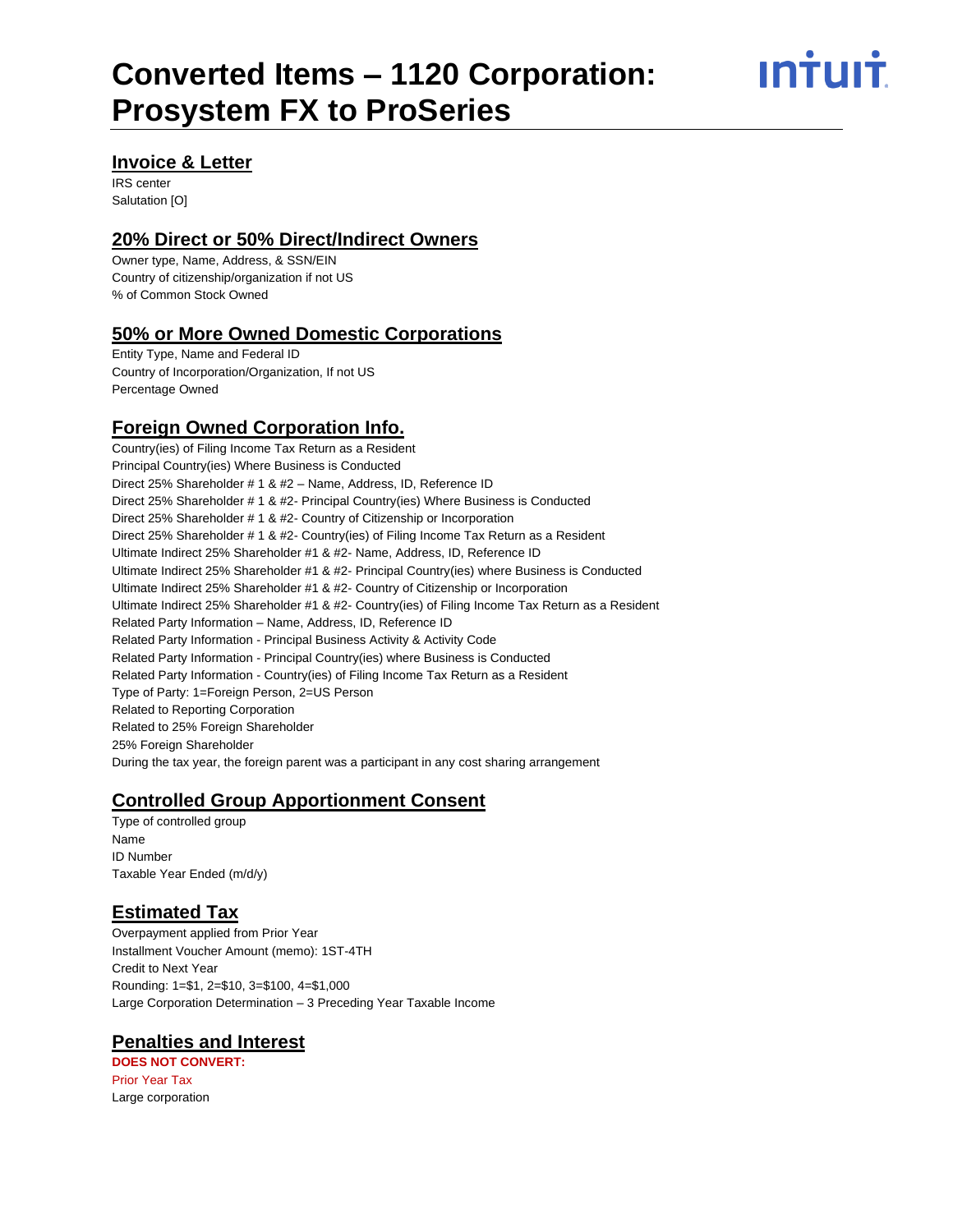ın†uı†

#### **Income**

Other Income descriptions

### **Cost of Goods Sold**

Additional Section 263A Costs Other Costs Ending Inventory Cost Lower of Cost or Market Other Inventory Method Rules of Section 263A Apply

#### **Schedule K-1**

Name of K-1 Entity Employer Identification Number

#### **Rental/Other Passive Activities**

Description of Property/Activity **DOES NOT CONVERT:**  Prior Unallowed Expenses: Advertising Prior Unallowed Expenses: Depletion Prior Unallowed Expenses: Depreciation Prior Unallowed Expenses: Interest Prior Unallowed Expenses: Repairs Prior Unallowed Expenses: Taxes Prior Unallowed Expenses: Other deductions Prior Unallowed Expenses: Short-term & Long-term capital losses – Regular & AMT Prior Unallowed Expenses: Form 4797 losses – Regular & AMT

#### **Deductions**

Taxes – Other descriptions Other Deduction descriptions

#### **Depreciation (4562)**

Description of Property Form Activity name or number **Category** Date Placed in Service Situs of property Cost or Basis Current Section 179 Expense Method Life or Class Life 1=Half-Year, 2=Mid-Quarter Amortization code section Current Special Depreciation Allowance Current Depreciation / Amortization Prior Section 179 expense Prior Depreciation / Amortization Salvage Value Basis Reduction (amortizable costs expensed, ITC, Etc.) AMT Depreciation - Basis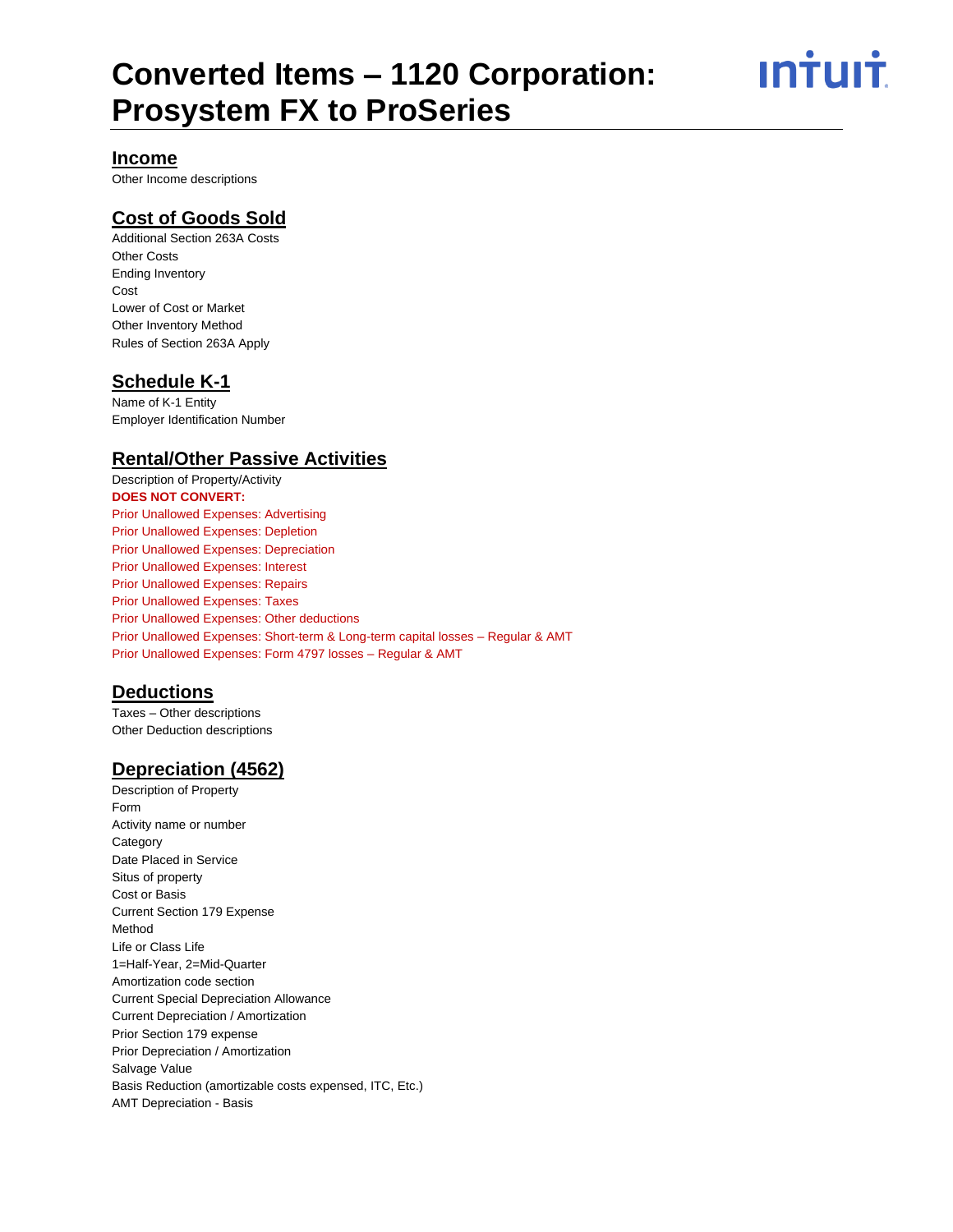**Intuit** 

#### **Depreciation (4562) (continued)**

| AMT Depreciation - Class Life (Post-1986)                              |
|------------------------------------------------------------------------|
| <b>AMT Depreciation - Current Depreciation</b>                         |
| <b>AMT Depreciation - Prior Depreciation (MACRS Only)</b>              |
| <b>ACE Depreciation - Basis</b>                                        |
| ACE Depreciation - Life or class life                                  |
| ACE Depreciation - Current Depreciation                                |
| <b>ACE Depreciation - Prior Depreciation</b>                           |
| Book Depreciation - Cost or Basis                                      |
| <b>Book Depreciation - Method</b>                                      |
| Book Depreciation - Life or Class Life                                 |
| Book Depreciation - Current Depreciation                               |
| Book Depreciation - Prior Depreciation                                 |
| Book Depreciation - Salvage Value                                      |
| State Depreciation - Cost or Basis                                     |
| State Depreciation - Current section 179 expense                       |
| State Depreciation - Method                                            |
| State Depreciation - Life or class life                                |
| State Depreciation - Current special depreciation allowance            |
| State Depreciation - Current depreciation/amortization                 |
| State Depreciation - Prior Section 179 expense                         |
| State Depreciation - Prior depreciation/amortization                   |
| State Depreciation - Salvage value                                     |
| Percentage of Business Use                                             |
| Alternative Depreciation System (ADS)                                  |
| 1=150% DB, 2=200% DB (% MACRS)                                         |
| 1=IRS Tables, 2=DB/SL Formula (MACRS)                                  |
| qualified enterprise zone property                                     |
| qualified disaster assistance property                                 |
| Qualified Indian Reservation Property                                  |
| Section 179: 1=not qualifying property, 2=qualifying personal property |
| Gulf opportunity zone asset                                            |
| <b>Listed Property</b>                                                 |
| No Evidence to Support Business Use Claimed                            |
| No Written Evidence to Support Business Use Claimed                    |
| 1=Increase deduction limits for electric vehicle, 2=no limits          |
| Vehicle Available for Off-Duty Personal Use                            |
| No Other Vehicle is Available for Personal Use                         |
| Vehicle is Used Primarily by a More than 5% Owner                      |
| Provide Vehicles for Employee Use                                      |
| Prohibit Employee Personal Use of Vehicles                             |
| Prohibit Employee Personal Use, Except Commuting                       |
| Treat All Use of Vehicles as Personal Use                              |
| Provide More than Five Vehicles and Retain Information                 |
| Meet Qualified Automobile Demonstration Requirements                   |
| <b>Total Mileage</b>                                                   |
| <b>Business Mileage</b>                                                |
| <b>Commuting Mileage</b>                                               |
| Date Sold or Disposed of (m/d/y or -m/d/y)                             |
|                                                                        |

# **Regular Net Operating Loss Deduction**

**DOES NOT CONVERT: Carryovers**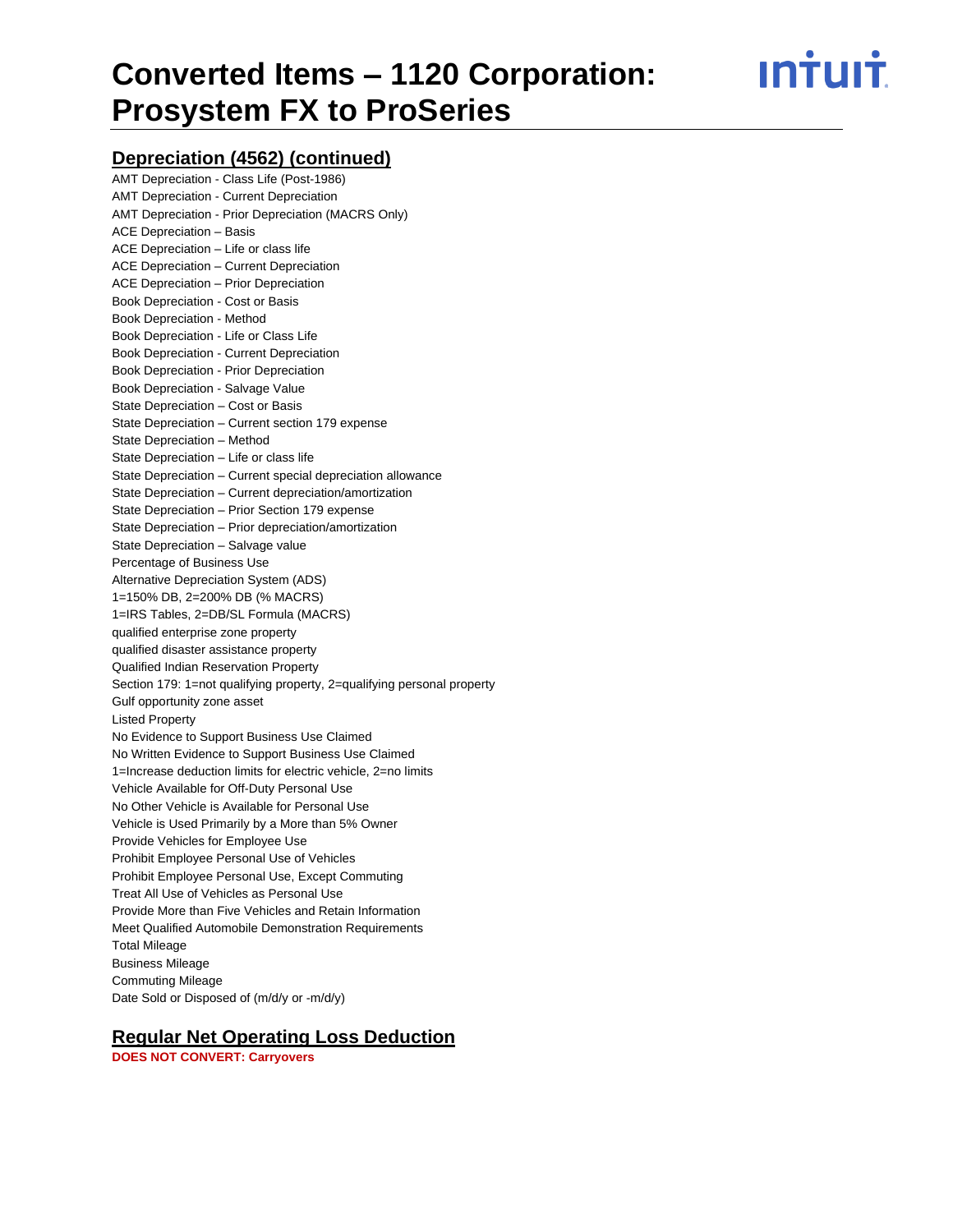INTUIT

#### **Alternative Tax Net Operating Loss Deduction**

**DOES NOT CONVERT: Carryovers**

#### **Contribution Carryovers**

**DOES NOT CONVERT: Carryovers**

#### **Noncash Contributions (8283)**

Donee - Name & Address of Charitable Organization

#### **Schedule PH**

Amounts Excluded Under Section 543(a)(1)(A), 543(a)(1)(B) Less: Adjustments Described in Section 543(b)(2)(A) & 543(b)(2)(B) War profits, & excess profits taxes not deducted

#### **Shareholder Consent (Forms 972 and 973)**

(972) Name, SSN/EIN, & Address (972) Class of stock, Number of Shares (972) Certificate numbers (973) Class of stock (973) Shares Outstanding at Begin of Year & End of Year (973) Description of Dividend Rights

#### **Balance Sheet (Assets) - Ending Amounts Only**

Cash Accounts Receivable Less Allowance for Bad Debts Inventories, if Different from Screen 14 U.S. Government Obligations Tax-Exempt Securities Prepaid Federal Tax Prepaid State Tax Other Current Assets Loans to Shareholders Mortgage and Real Estate Loans Other Investments **Does not convert: Buildings and Other Depreciable Assets Does not convert: Less Accumulated Depreciation Does not convert: Depletable Assets Does not convert: Less Accumulated Depletion** Land (Net of Any Amortization) Intangible Assets Less Accumulated Amortization Other Assets

### **Balance Sheet (Liabilities and Capital) - Ending Amounts Only**

Accounts Payable Mortgages, Notes Payable - Current Year Federal Tax Payable State Tax Payable Other Current Liabilities Loans from Shareholders Mortgages, Notes Payable - Long-Term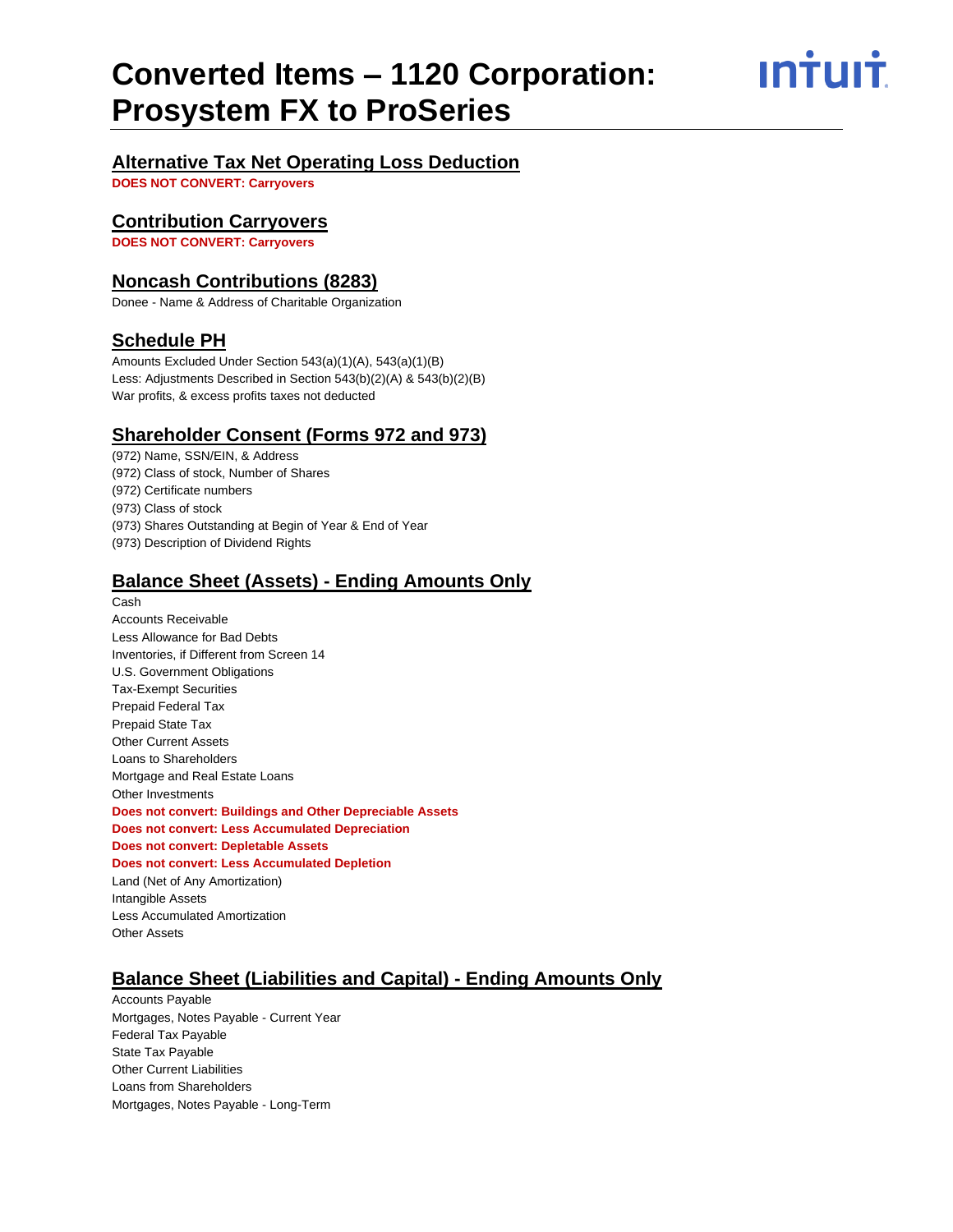

# **Balance Sheet (Liabilities and Capital) - Ending Amounts Only (continued)**

Other Liabilities Preferred Stock Common Stock Additional Paid-in Capital

#### **Does not convert: Retained Earnings: Appropriated & Unappropriated**

Adjustments to Shareholders Equity Less Cost of Treasury Stock

### **Schedule M-1**

Income Subject to Tax Not Recorded on Books: Description Expenses Recorded on Books Not Included on Return – Other: Description Income Recorded on Books Not Included on this Return – Other: Description Deductions Not Charged Against Book Income – Other: Description

## **Schedule M-3**

Voting Common Stock: 1=Any of Corporation's Voting Common Stock is Publicly Traded Voting Common Stock: If publicly traded, symbol of Primary U.S. Publicly Traded Voting Common Stock Voting Common Stock: If publicly traded, stock's CUSIP Number Accounting Standard Used Net Income or Loss from Nonincludible Foreign & US Entities Net Income or Loss of Other Includable Foreign & US Disregarded Entities Net Income or Loss of Other Includable Entities Adjustments to Eliminations of Transactions between Includible and Nonincludible Entities Adjustment to Reconcile Income Statement Year to Tax Year of Tax Return Income /Loss from U.S. Partnerships: Partnership Name Income/ Loss from Foreign Partnerships: Partnership Name Income/Loss from Other Passthroughs: Entity Items Related to Reportable Transactions: Item Worthless Stock Losses: Description of stock Other Income / Loss Items with Differences: Item Section 118 Exclusion: Item Other Expenses / Deduction Items with Differences: Item

#### **Schedule M-2**

Other Increases: Description Other Decreases: Description

# **DOES NOT CONVERT: Two Year Comparison**

#### **Homeowners Associations (1120-H)**

Homeowners Association (Mandatory) Type of Association Taxable Interest, if Different Other Income, if Different Taxes - Other Other Deductions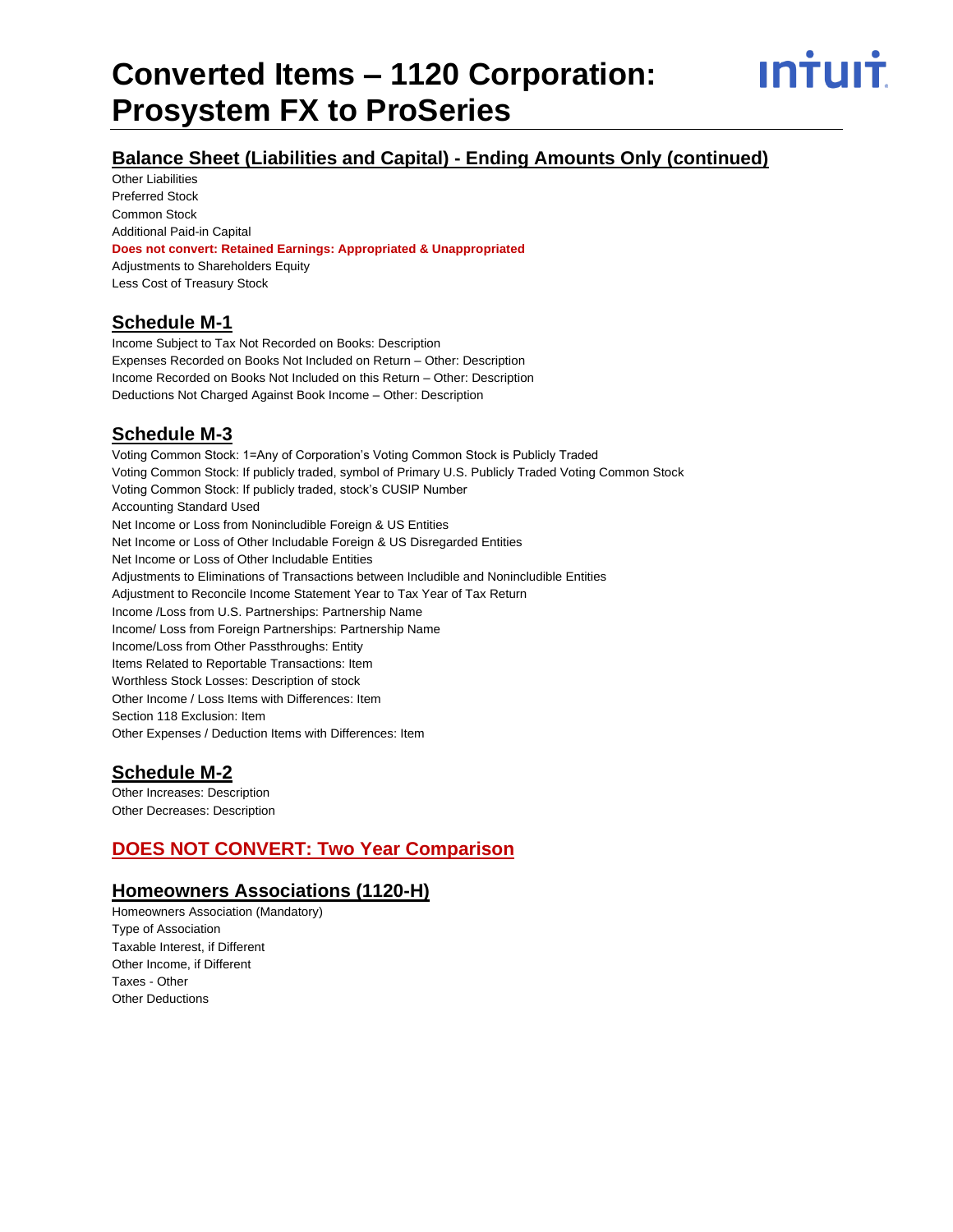<u>**INTUIT**</u>

## **Client Information**

S Corporation Name & DBA Federal Identification Number Address & Phone Number Fax Number Email Address Fiscal Year End Date Incorporated S corp Effective Date Business Code & Activity Product or Service Accounting Method

### **Miscellaneous Info., Other Info., Amended Return, Sch. N**

Title of Signing Officer Allow Preparer/IRS Discussion If 100% owned, was QSub Election made: 1=Yes, 2=No Corporation filed, or is required to file, Form 8918 regarding any reportable transaction Issued OID Debt Instruments Net unrealized Built-in Gain - Federal Direct deposit of refund Name of Bank, Routing & Depositor Account Numbers Type of Account Foreign Partnership: Name, EIN & Forms Filed Foreign Partnership: Tax Matters Partner (if any) Number of Forms 8865 attached Corporation Received Distribution From, or Grantor of Foreign Trust Interest on foreign bank account Name of Foreign Country

### **Invoice, Letters, Filing Instructions**

IRS Center Salutation

# **Shareholder Information**

Shareholder Name, ID Number Address Resident State

# **Stock Ownership**

Shareholder Name Number of Shares Owned at Year End Percentage of Stock Owned at Year End

### **Estimates**

Overpayment applied from prior year

#### **Penalties and Interest**

**DOES NOT CONVERT:**  Prior year Excess Net Passive Income tax Form 2220 Options Optional Annualized Methods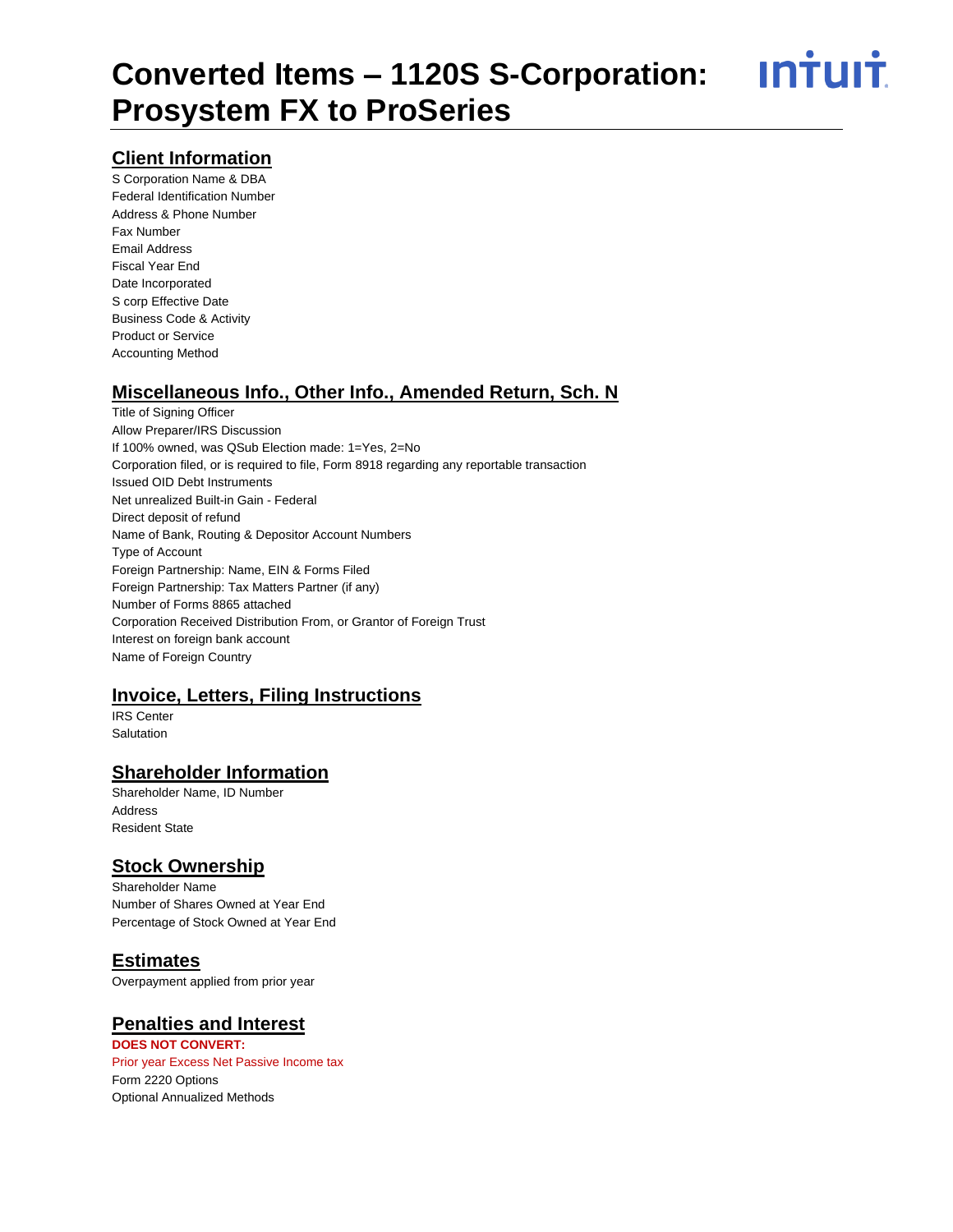<u>ıntuıt</u>

#### **Income**

Other Income

### **Cost of Goods Sold**

Additional Section 263A Costs Other Costs Ending Inventory Inventory Method Rules of Section 263A Apply

#### **Ordinary Deductions**

Taxes - Other Other Deductions

#### **Depreciation (4562)**

Description of Property Form Activity name or number **Category** Date Placed in Service Cost or Basis Current Section 179 Expense - Current Year Method Life or Class Life 1=Half-Year, 2=Mid-Quarter Amortization code section Current Depreciation / Amortization Prior Section 179 Expense Prior Depreciation / Amortization Current Special Depreciation Allowance Salvage Value Basis Reduction (amortizable costs expensed, ITC, etc.) AMT Depreciation - Basis AMT Depreciation - Class Life (Post-1986) AMT Depreciation - Current Depreciation AMT Depreciation - Prior Depreciation (MACRS Only) Book Depreciation - Cost or Basis Book Depreciation - Method Book Depreciation - Life or Class Life Book Depreciation - Current Depreciation Book Depreciation - Prior Depreciation Book Depreciation - Salvage Value State Depreciation - Cost or Basis State Depreciation - Current Section 179 Expense State Depreciation - Method State Depreciation - Life or Class Life State Depreciation - Current Depreciation / Amortization

#### **Depreciation (4562) (continued)**

State Depreciation - Prior Depreciation / Amortization State Depreciation - Current Special Depreciation Allowance State Depreciation - Prior Section 179 Expense State Depreciation - Salvage Value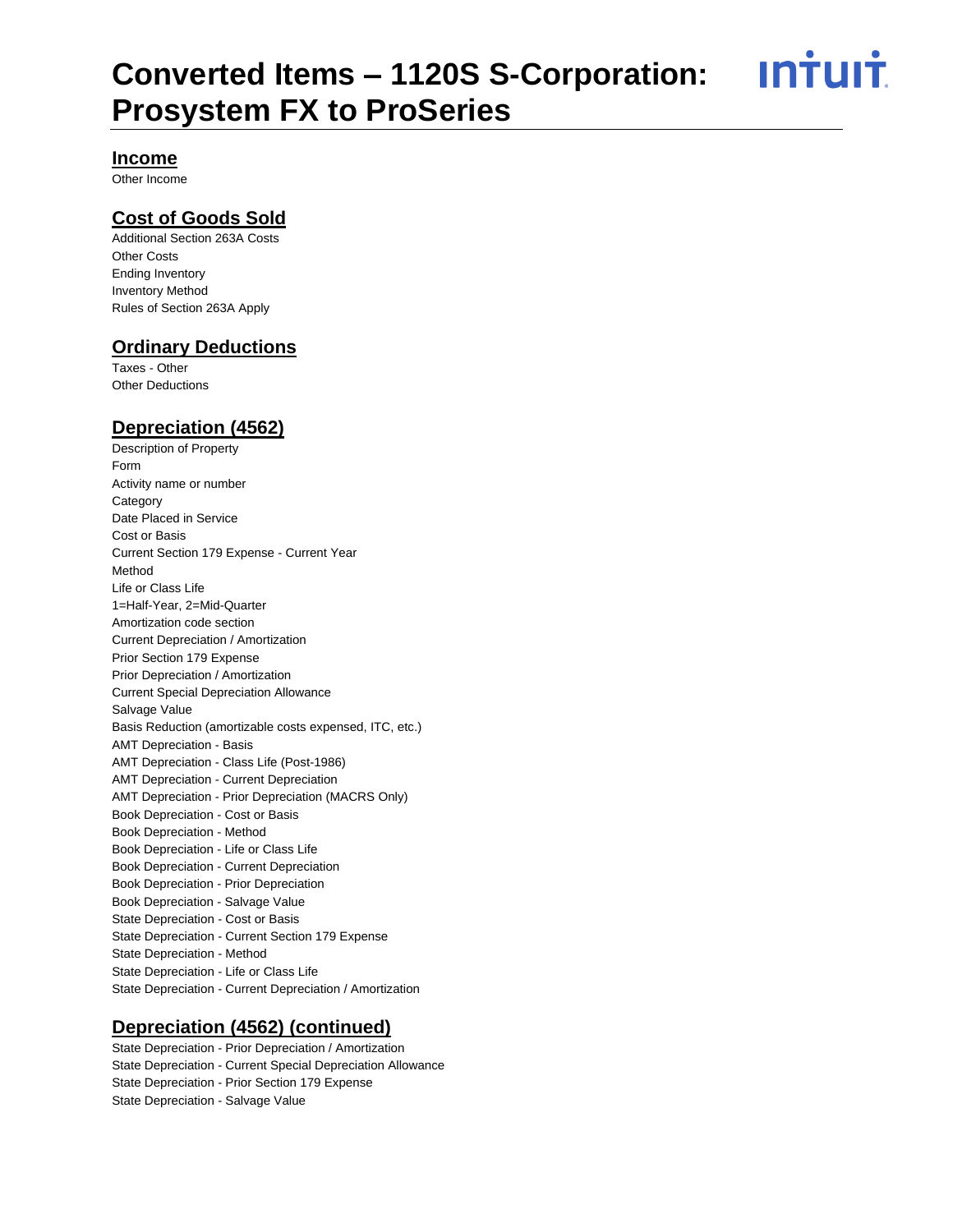<u>**Intuit**</u>

Percentage of Business Use Alternative Depreciation System (ADS) 1=150% DB, 2= 200% DB (%MACRS) 1=IRS Tables, 2=DB/SL Formula (MACRS) Qualified enterprise zone property Qualified enterprise zone property Qualified disaster assistance property Qualified Indian Reservation Property Section 179: 1=not qualifying property, 2=qualifying personal property Gulf opportunity zone asset Listed Property No Evidence to Support Business Use Claimed No Written Evidence to Support Business Use Claimed 1=Increase Deduction Limits for Electric Vehicle, 2=No Limits Vehicle Available for Off-Duty Personal Use No Other Vehicle is Available for Personal Use Vehicle is Used Primarily by a More than 5% Owner Provide Vehicles for Employee Use Prohibit Employee Personal Use of Vehicles Prohibit Employee Personal Use, Except Commuting Treat All Use of Vehicles as Personal Use Provide More than Five Vehicles and Retain Information Meet Qualified Automobile Demonstration Requirements Total Mileage Business Mileage Commuting Mileage Date sold, disposed of, or retired

### **Farm Income / Expenses (Schedule F)**

Principal Product Agricultural Activity Code Accounting Method Ending Inventory of Livestock, Etc. - Accrual Method Other Income Other Expenses

# **Schedule K Income and Deductions**

Other Income (Loss) Section 59(e)(2) Election Expenses – Other description Other Deductions **DOES NOT CONVERT: Carryovers**

### **Rental Real Estate Activities (Form 8825)**

Kind of Property Address Type of Property Other Expenses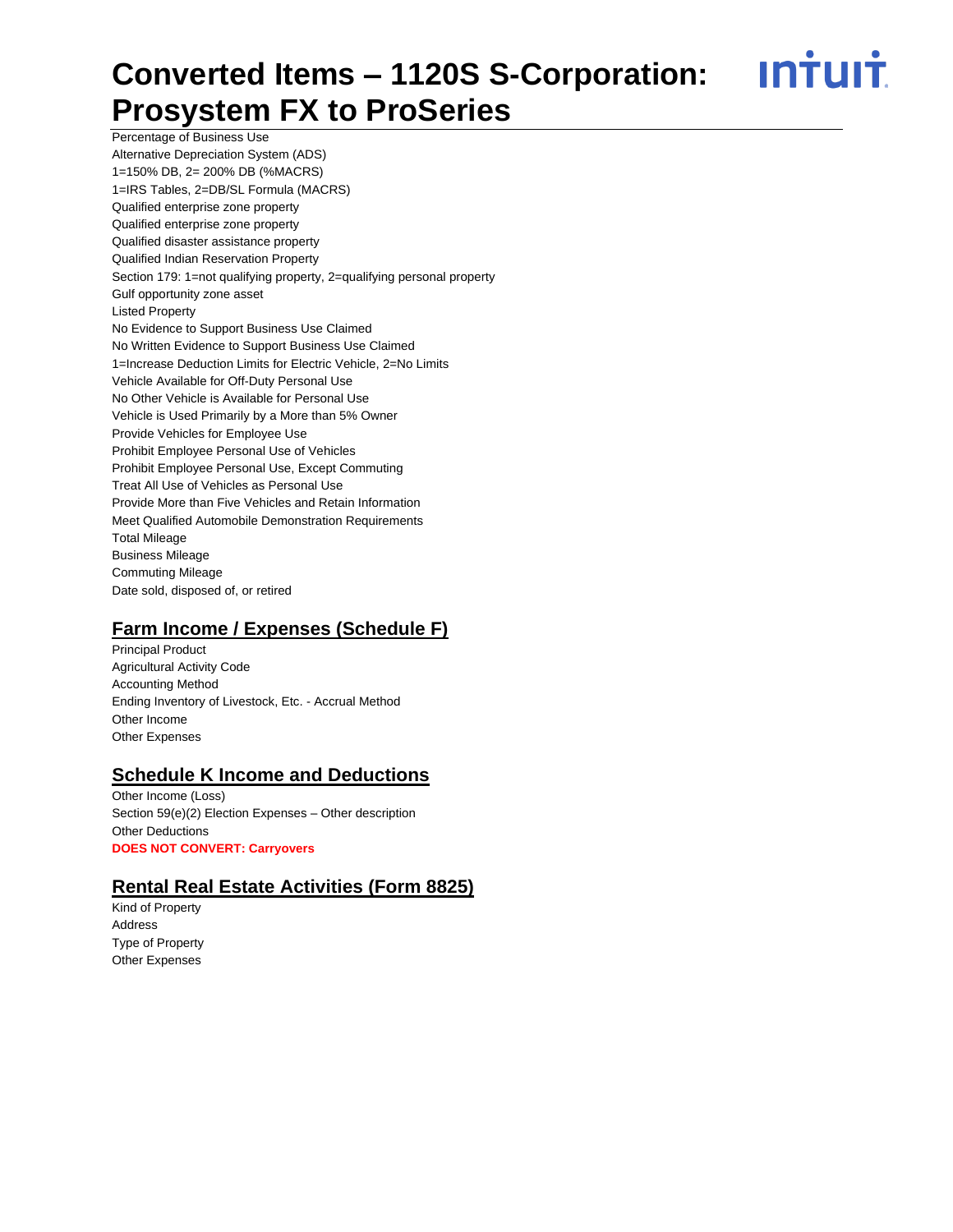<u>**INTUIT**</u>

### **Passthrough Entity K-1 Information**

General Information – Name of K-1 entity, Address, & EIN

#### **Noncash Contributions (8283)**

Charitable Organization – Name, Address & EIN

### **Credits (Schedule K)**

Alcohol and Cellulosic BioFuels Fuel Credit (6478) – IRS Registration Number Increasing Research Credit (6765) – Alternative Simplified Method: Total Qualified Research Expenses 1<sup>st</sup> prior year Indian Employment Credit (8845) – Qualified Wages: 1993 Other Rental Real Estate Credits Other Rental Credits Other Credits LIH Annual Stmt (8609-A) - Building Identification Number (BIN) LIH Annual Stmt (8609-A) - S Corporation Does Not Have Form 8609 Issued By Housing Credit Agency LIH Annual Stmt (8609-A) - Building Qualified as Part of a Low-Income Housing Project LIH Annual Stmt (8609-A) - Decrease in the Building's Qualified Basis LIH Annual Stmt (8609-A) - Eligible Basis from Form 8609, Part II, Line 7b LIH Annual Stmt (8609-A) - Low-Income Portion

### **Other Schedule K Items**

Foreign Country – Only first Country name will populate when multiple copies present Foreign Gross Income Sourced at Corp. Level – Passive Category Foreign Gross Income Sourced at Corp. Level – General Category Foreign Gross Income Sourced at Corp. Level – Other Deductions Allocated & Apportioned at Corp. Level – Passive Category Deductions Allocated & Apportioned at Corp. Level – General Category Deductions Allocated & Apportioned at Corp. Level – Other Reduction in Taxes Available for Credit (Sum of all categories of income) Other AMT Items Other Foreign Transactions

#### **Balance Sheet (Assets) - Ending Amounts Only**

Cash Accounts Receivable Less Allowance for Bad Debts Inventories, if Different from codes 1 and 11 on Screen 14 U.S. Government Obligations Tax-Exempt Securities Prepaid Federal Tax Prepaid State Tax Other Current Assets Loans to Shareholders Mortgage and Real Estate Loans Other Investments **Does not convert: Buildings and Other Depreciable Assets Does not convert: Less Accumulated Depreciation Does not convert: Depletable Assets Does not convert: Less Accumulated Depletion** Land (Net of Any Amortization) Intangible Assets Less Accumulated Amortization Other Assets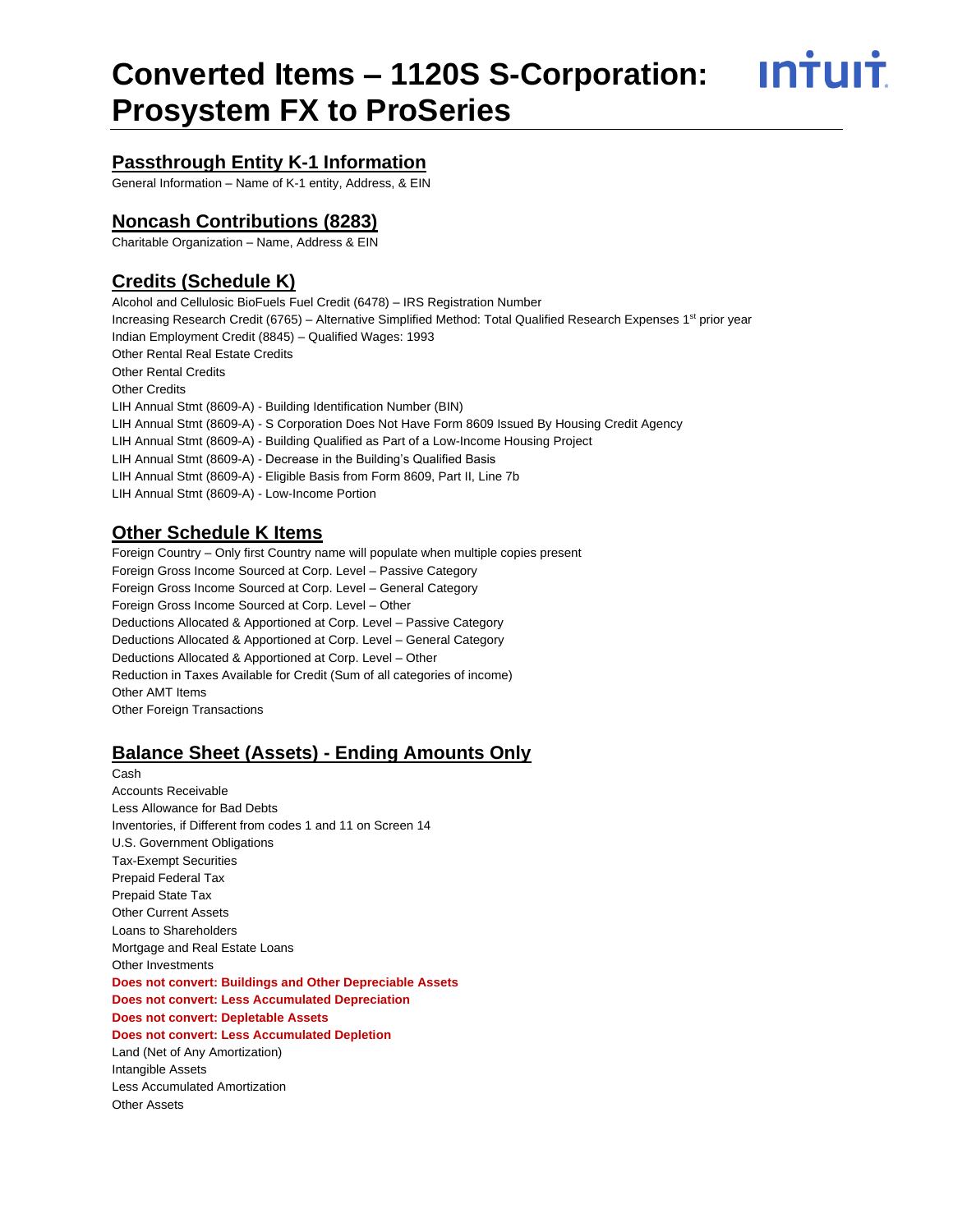<u>INTUIT</u>

### **Balance Sheet (Liabilities and Capital) - Ending Amounts Only**

Accounts Payable Mortgages, Notes Payable - Current Year Federal Tax Payable State Tax Payable Other Current Liabilities Loans from Shareholders Mortgages, Notes Payable - Long-Term Other Liabilities Capital Stock Additional Paid-in Capital **Does not convert: Total Retained Earnings**  Adjustments to Shareholders' Equity Less Cost of Treasury Stock

### **Balance Sheet (Miscellaneous)**

Current year book depreciation Current year book amortization Current year book depletion

### **Schedule M-1**

Income on Schedule K Not Reported on Books Expenses Recorded on Books Not Included on Schedule K - Other Income Recorded on Books Not Included on Schedule K - Other Deductions on Sch. K Not Charged Against Book Income – Other

### **Schedule M-3**

Schedule M-3: 1=Force, 2=Suppress Type of Income Statement Prepared If Income Statement Was Prepared – If Corporation's income statement has been restated for any of the 5 preceding income statement periods, provide explanation and amounts of each item restated Accounting standard used Net Income (Loss) Reconciliation - Net Income or Loss from Nonincludible Foreign & US Entities Net Income (Loss) Reconciliation – Net income or Loss of Other Foreign Disregarded Entities Net Income (Loss) Reconciliation – Net income of Other U.S. Disregarded Entities (except QSSS) Net Income (Loss) Reconciliation – Net Income (Loss) of Other Qualified Subchapter S Subsidiaries Income or Loss from Equity Method Foreign Corporations: Entity Name Gross Foreign Dividends not Previously Taxed: Dividend Payer Subpart F, QEF, and Similar Income Inclusions: Entity Name Gross Foreign Distributions Previously Taxed: Entity Name Income or Loss from Equity Method U.S. Corporations: Entity Name U.S. Dividends not Eliminated in Tax Consolidation: Dividend Payer Income or Loss from U.S. Partnerships: Partnership Name Income or Loss from Foreign Partnerships: Partnership Name Income or Loss from Other Pass-through Entities: Entity Name Items Relating to Reportable Transactions: Description Worthless Stock Losses: Description Other Income/Loss Items with Differences: Description Other Expense/Deduction Items with Differences: Description